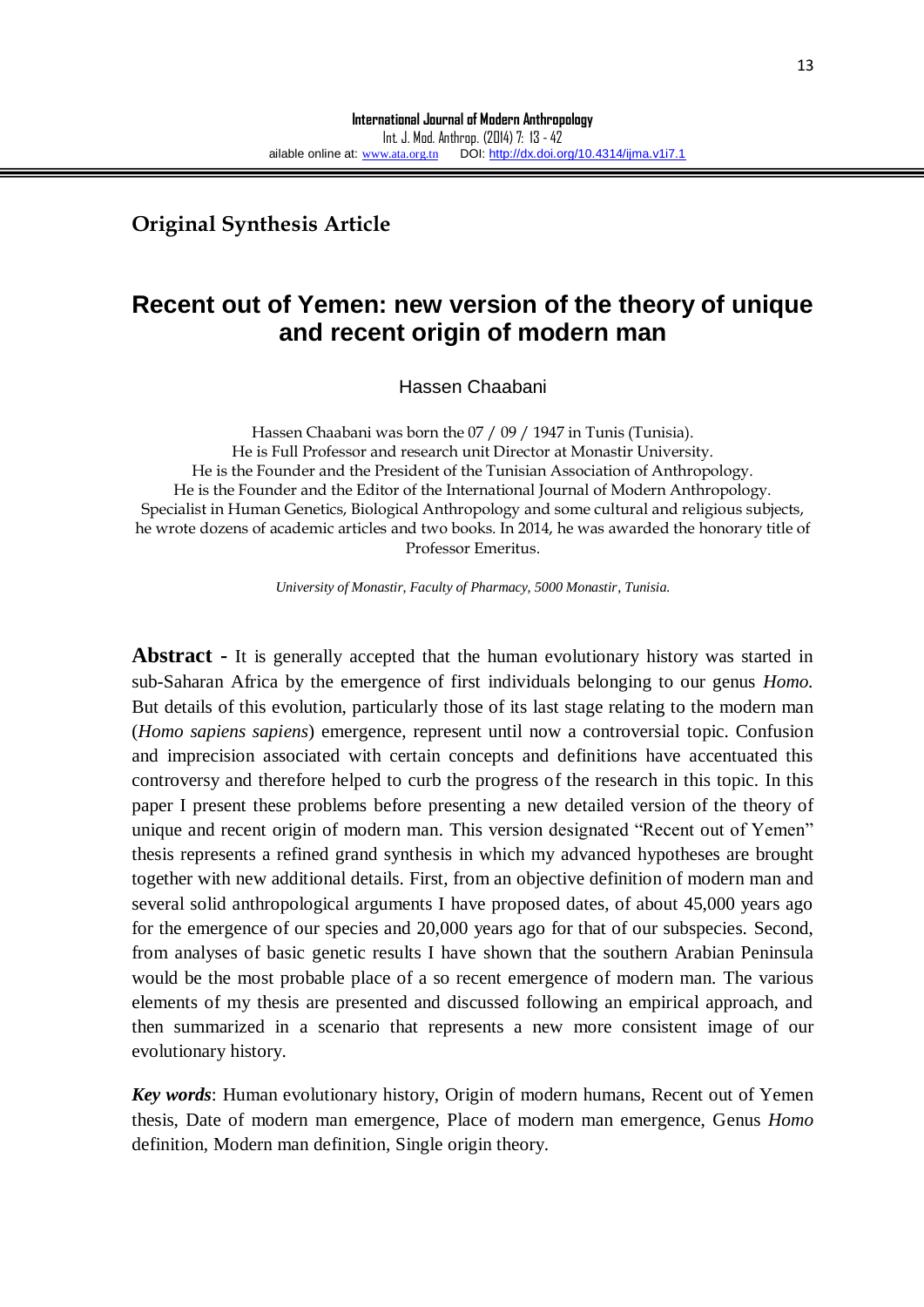The principal objective of this paper is to provide a more reasonable and convincing answer to the classic question "When and where modern humans emerged?" by presenting a new detailed version of the model of single origin. Before this I prefer present confusions and inaccuracies associated with the single original model while providing corresponding corrections and clarifications necessary for a good start in the construction of my new version designated "the recent out of Yemen thesis".

## **Confusions linked up with the model of single origin**

Anthropologists have long debated the origin of modern humans, and from 1980 two principal models emerged: the model of multiregional origin argues that the early *Homo* peoples migrated out of Africa and thus the emergence and evolution of modern humans took place independently in different parts of the world; while the model of single origin suggests that all current human populations descend from a single ancestral population of modern humans who, spread throughout the earth, having completely replaced the preceding archaic populations without interbreeding. As shown in these two descriptions the two models are opposed only for the last period of the human evolutionary history that concerns the emergence of modern humans: this emergence took place in a unique place for the model of single origin and in many parts of the world for the model of multiregional origin; while before the emergence of modern humans, both models consider that the first *Homo* peoples were appeared in sub-Saharan Africa and then widespread in other continents of the world, where they had continued their evolution (Fig. 1, A).

 The single origin model has been strongly supported by rigorous genetic results (e.g., Denaro et al. 1981; Barbujani et al. 1997), which showed a surprisingly small amount of genetic variation noted throughout all present-day human populations. According to these results our origin is not only unique but also recent and consequently the model of single origin is become a general theory: the theory of unique and recent origin of modern humans. At the same time, this theory is indirectly supported by analyses of linguistic data showing that all current languages would originate from a unique and recent ancestral tongue (e.g., Shevoroskin 1989).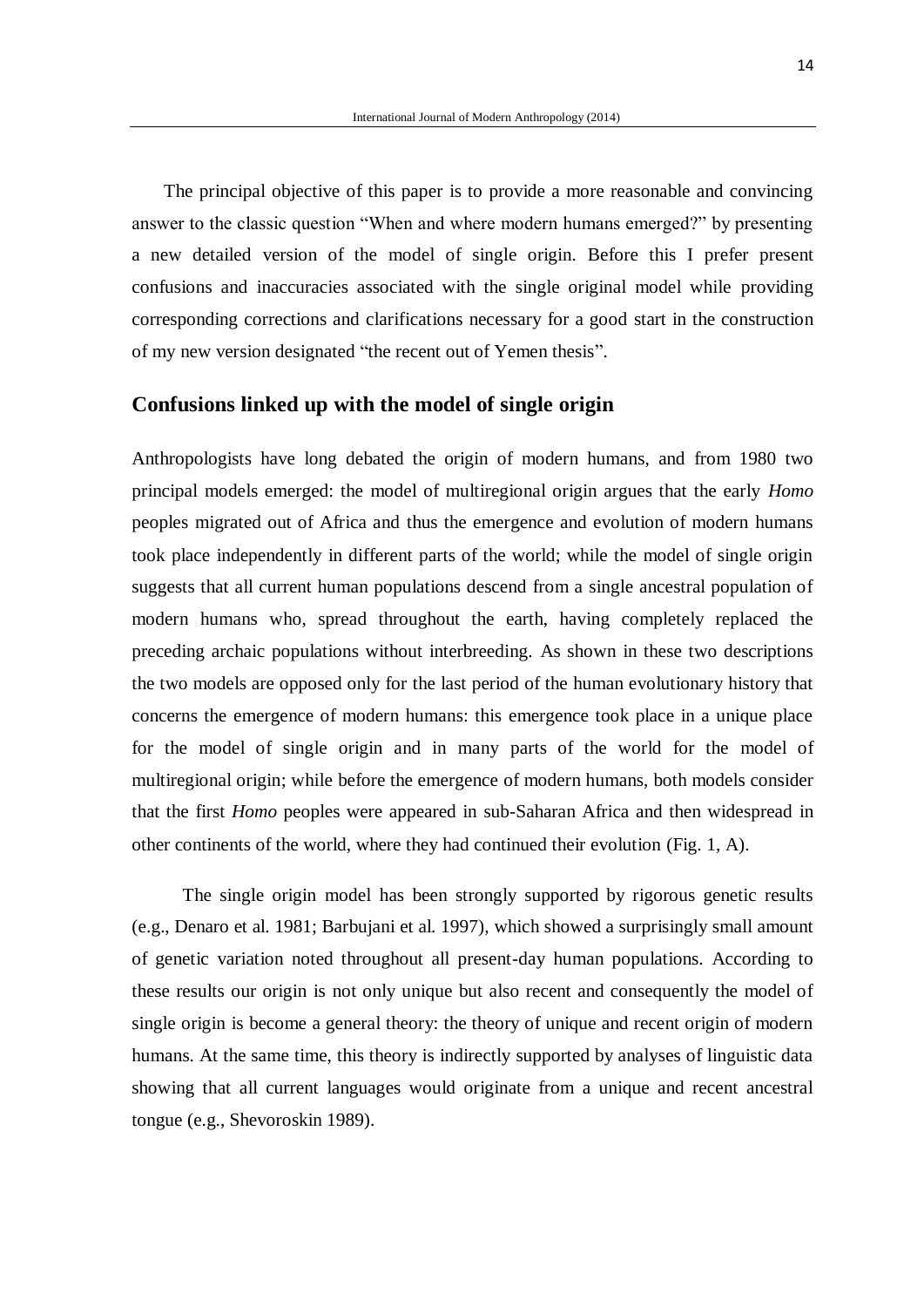Unfortunately from the publication of the study of Cann et al. in 1987, where the 'Out of Africa' hypothesis was presented, several anthropologists have, very likely without realizing, included two principal confusions in the real theory of unique and recent origin making it globally opposing to the multiregional model. First, they have confused the wellaccepted general theory with the so-called 'Out of Africa'. In the latter, although the principle of the general theory has been adopted, the date and the place of modern man emergence, that still represent a controversy, have been proposed. Therefore the 'Out of Africa' hypothesis could be considered as a version of the general theory and not the theory itself. Second some anthropologists who align on this 'Out of Africa' version imply that all evolutionary divergences leading to modern man emergence were happened only in sub-Saharan Africa. But this consideration could not be accepted: in other words how the earliest *Homo* peoples emerged in sub-Saharan Africa and spread in several regions of the world had evolved only in sub-Saharan Africa? In fact this consideration get away from the well accepted general theory according to which only the divergence of the modern man were accomplished in a single place while that of his predecessors, such as archaic *Homo sapiens* or some eventual sub-species of *Homo erectus*, could be diverged in different regions of the Old World (Fig. 1, B). Who is concerned by this second confusion seems to be inclined to make this theory completely different from the model of multiregional origin within a general human tendency to develop two diametrically opposing visions, then the alignment on one of them. The problem is that the alignment often occurs without presenting new convincing arguments as it was done by several authors towards the out of Africa hypothesis.

 Avoiding all these confusions, I will present in the following a new version of the real theory of unique and recent origin of modern humans. This version, designated "Recent Out of Yemen" thesis, is drawn up from my hypotheses advanced separately (Chaabani 2002; 2008). After a revision and updating, these hypotheses are gathered with new details and argumentations in a refined grand synthesis giving shape to a reliable picture of our evolutionary history. As the determination and the definition of the modern man himself are subject of confusion and vagueness, I prefer to begin by drawing up the most accurate and reasonable definition of modern man "*Homo sapiens sapiens*".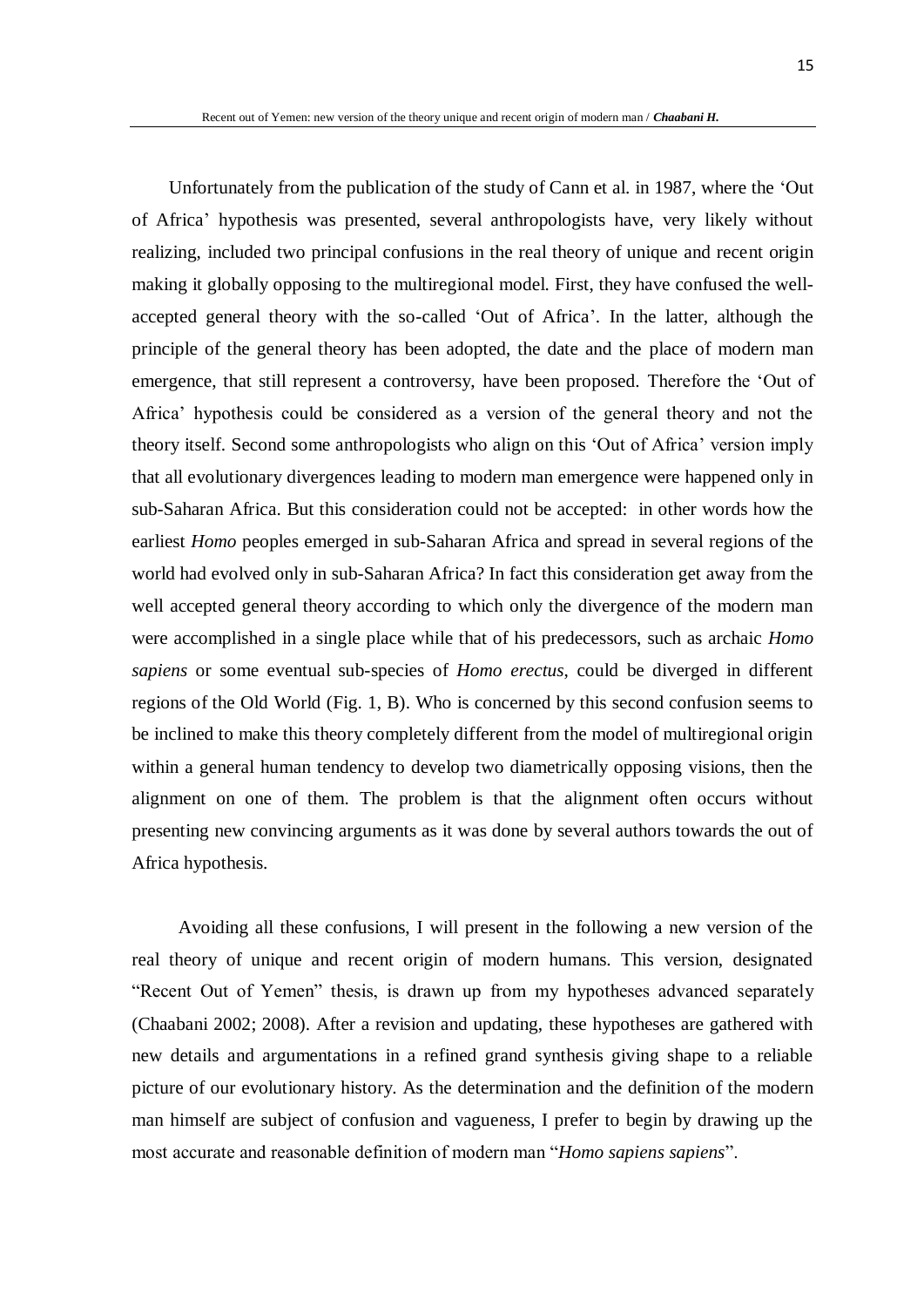**Figure 1.** A. Diagrammatic representation of the two usual human evolution models **B.** Distortion of the theory of unique and recent origin linked up with the Out of Africa version



**(B)**

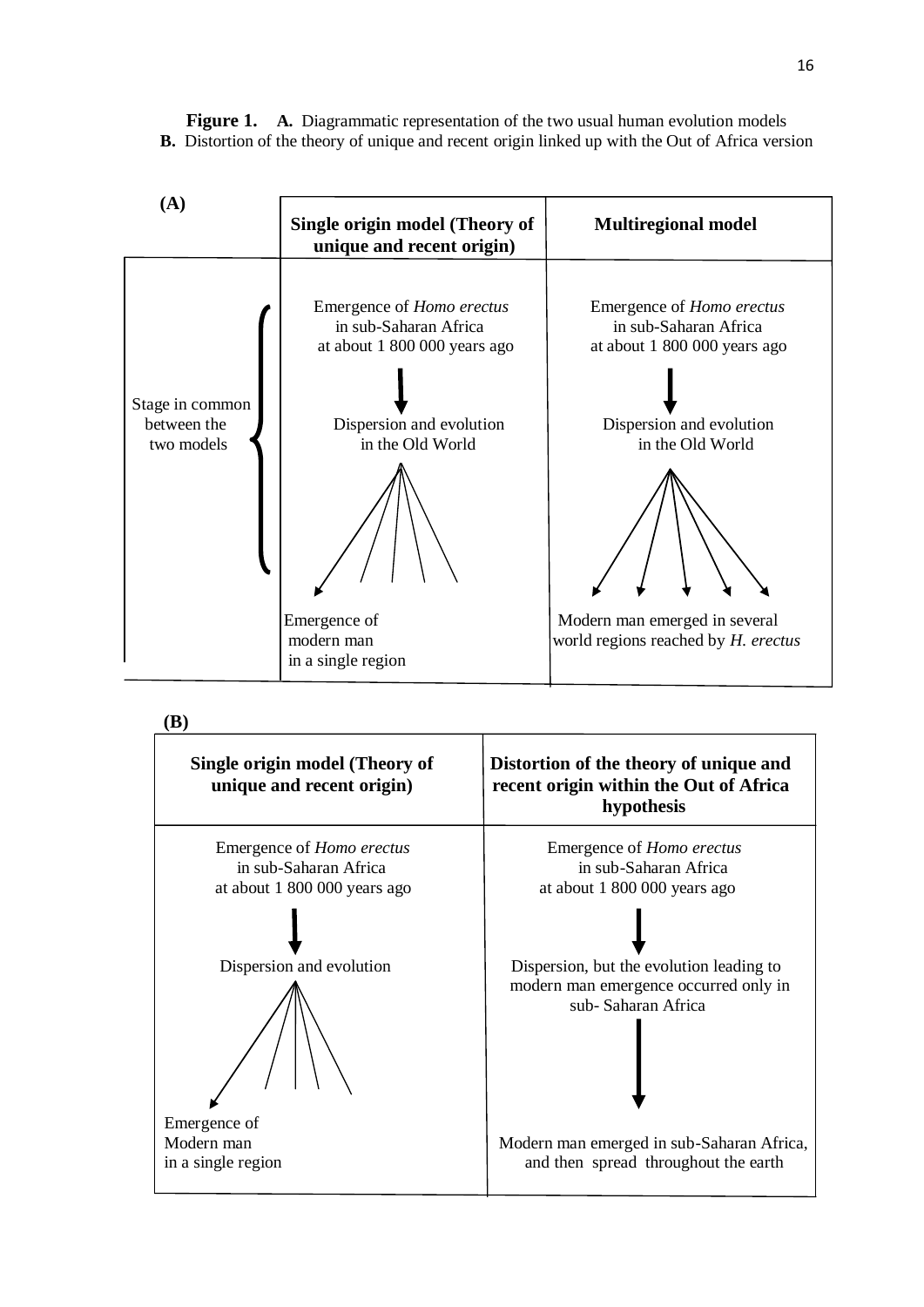### **Vagueness linked up to the definition of modern humans**

Several paleoanthropologists have used the anatomical criterion to determine and define modern humans without reaching a real success. In fact the human fossil research had been started from the 19th century, but the scarce discovered fossils were often found in incomplete states and at sparsely periods. Thus, each of these incomplete fossils had been analyzed in a separated study subject to mistake and imagination leading to questionable conclusions.

 In 1999, Wood and Collard have carried out a meticulous general revision of anatomical features of all available hominid fossils and they concluded that the two fossils called *Homo habilis* and *Homo rudolfensis* do not in fact belong to the genus *Homo*, but they belong to a non-human ape species. Thus, they consider that early individuals belonging to the genus *Homo* are those who emerged in sub-Saharan Africa at about 1.8 million years ago and designated *Homo erectus*. This conclusion is strongly supported otherwise by Bramble and Lieberman (2004) who have shown that *Homo erectus* is the first who have the anatomical features responsible for the possession of the endurance running ability and that of the real upright body form. This anatomical features (about 26 features), absent in all predecessors of *Homo erectus*, differentiate *Homo* peoples. Consequently, the bipedal gait restricted to walking, classically considered as a humanization criterion, would not be supported any more. In fact, this criterion could be an ancient adaptation, which probably existed even before the divergence between apes and humans at about 5 million years ago. In fact fossils of *Orrorin tugenensi* fossil*,* 6 million year old, and *Sahelanthropus tchadensis* (Toumai), 7 million year old, are already adapted to the bipedal gait.

 According to the two rigorous studies quoted above and other recent studies such as that of Tattersall and Schwartz (2008) the post cranial morphology of *Homo erectus*, although more robust, falls within the range of that of *Homo sapiens sapiens*. On the basis of this evident recent conclusion, it is reasonable to define *Homo* peoples as follows: "Peoples belonged to the genus *Homo* are those who possess the post cranial anatomical features of contemporary humans particularly those responsible for the real upright body form associated to the endurance running ability".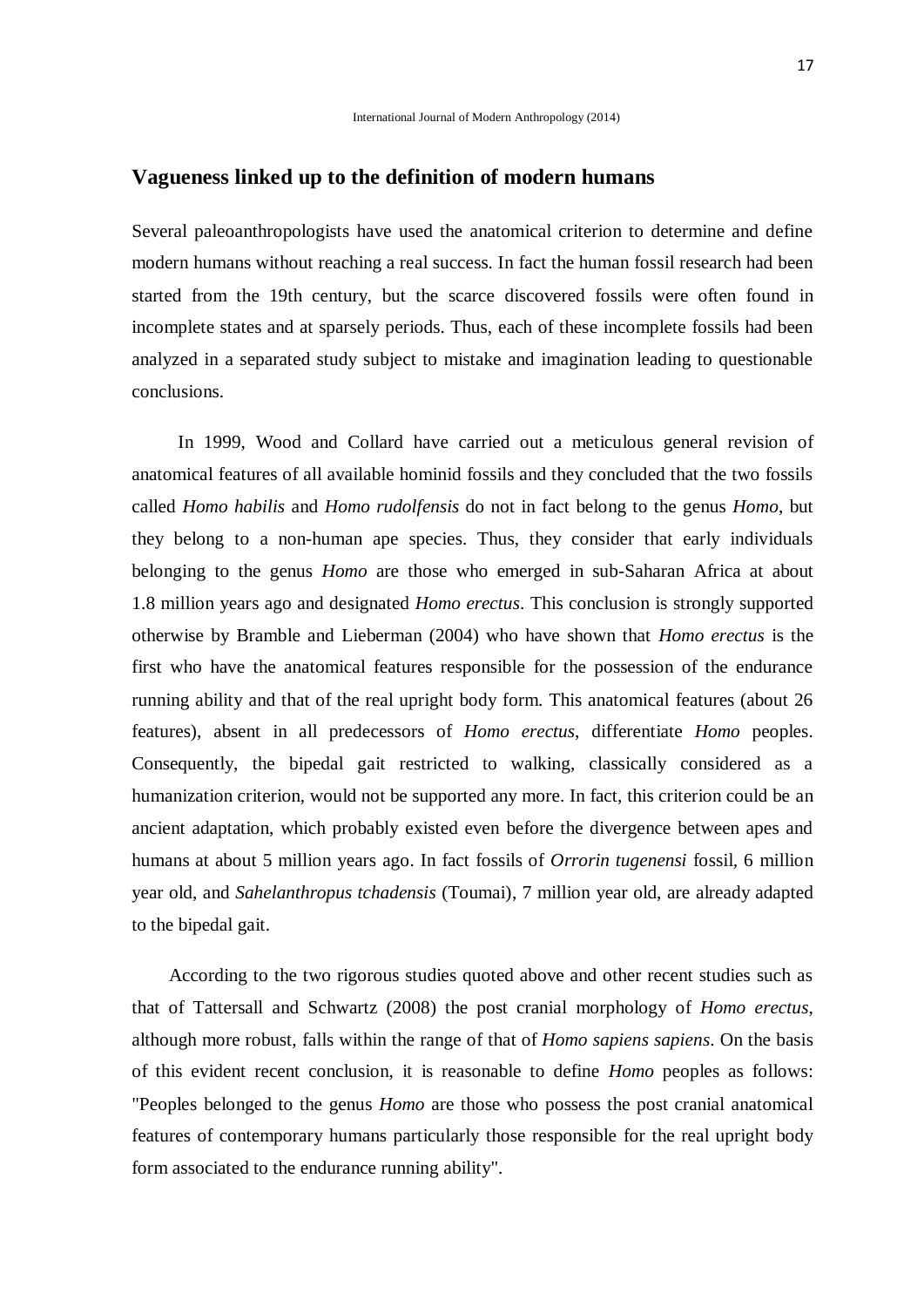Some anthropologists believe that the analyses of discrete cranial traits (DCT) could differentiate the two principal species, *erectus* and *sapiens*, of our genus. Hence they tried to define *H. sapiens* as having modern DCT in contrast with *H. erectus* having primitive DCT. But the variation of DCT during the long existence period of *Homo* peoples shows a complex continuation and it is inconceivable to set limits within this variation for classing species especially that it is not possible to know if this complex and uncertain morphological variation is within-species or among-species. The vagueness of this variation appeared in several observations such as the case of the complete *Homo erectus* fossil "Turkana Boy" found in Africa, which shows, in addition to the prevailing primitive DCT, some advanced features (Gish 1995). On the other hand human fossils considered anatomically modern, dated about 160,000 or 120,000 years ago, keep some primitive DCT (White et al. 2003; Klein 1992). Namely there is some degree of overlap in the ranges of DCT variation among species within the genus *Homo.* This degree become important among the possible closely related subspecies such as the so called archaic *H. sapiens* and *H. sapiens sapiens* to such an extent that the paleoanthropologists could not speak about subspecies within *Homo* genus: for example they use simply *H. sapiens* for the designation of modern man.

 Besides, the so-called modern DCT are not especially similar from place to place and therefore its identification presents a problem (Caspari and Wolpoff 2013). Even in the same geographic area, living populations show substantial morphological differences from populations of *Homo sapiens sapiens* living >5,000 years ago (Lahr 1996). Another problem concerns the evident incompatibility between the state of these DCT and the ancient mtDNA sequences analysis (Adcock et al. 2001; Relethford, 2001). More general problem concerns the fact that the discovered fossils of a single individual are considered, without realizing, as representative of the larger population to which they belonged during the same existence period that, moreover, is often dated with wide probability for errors. In the light of all these critical observations, it seems that the anatomical criterion is evidently of limited utility in identifying the real modern humans' fossils and in reconstructing their past.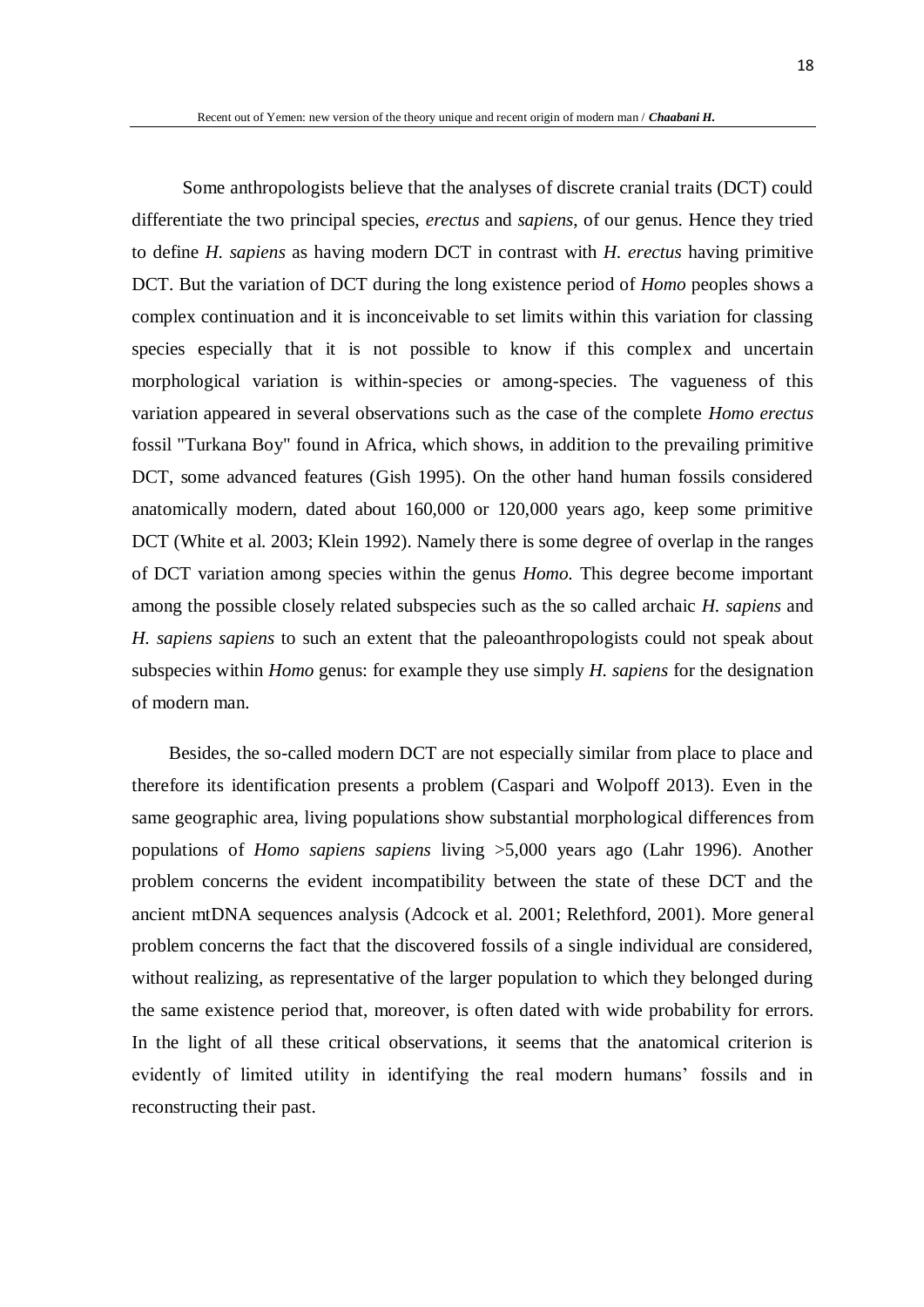Similar conclusions were signaled by several anthropologists such as Wolpoff (1986), Brown (1990) and Kidder et al. (1992) who believe that it is probably impossible to arrive at a definition of anatomically modern humans that simultaneously includes the variation of all living people and excludes all members of archaic groups or Tattersall and Schwartz (2008) who wrote " For a species that is both narcissistic and inquisitive, *Homo sapiens* has so far done a remarkably poor job of defining itself as a morphological entity". Hence, we must look for an adequate criterion that permits a more adequate definition and therefore a more valid identification of modern humans. As I have noted previously (Chaabani 2008) such criterion do not need research: it is evidently present in our believe that modern humans differ from all being, including other *Homo* peoples, essentially by the superior potential cognitive abilities. Unfortunately, this criterion cannot be determined from the investigation of *Homo* fossils, but it could be determined indirectly from the vestige of their cultural products represented at least partly by the archaeological material.

 In fact these superior cognitive abilities reflect the high degree of the complexity of the brain structure and its functional neural organization that could be due essentially to a higher number of neurons and synaptic connections and perfection at the level of functional molecular factors. I have considered that this high degree of the brain complexity has been appeared in its complete high degree even in earliest modern humans and consequently it has not been evolved in the course of time. It is the rate of know-how and knowledge that has been grown conducting, from time to time, to some improvement of the manner and the intensity of the use of the brain potential aptitude. Thus, I define the modern man, scientifically designated *Homo sapiens sapiens*, as follows: "The principal constant criterion that marks strongly the definition of modern man since his emergence is the high degree of the brain complexity responsible for the superior cognitive abilities".

#### **When earliest** *Homo sapiens sapiens* **first appeared?**

From anatomical feature analyses of human fossils, the date of modern man emergence was estimated to about 100,000 – 120,000 years ago as being that of earliest fossils supposed as anatomically modern found in sub-Saharan Africa and in Levant (e. g.,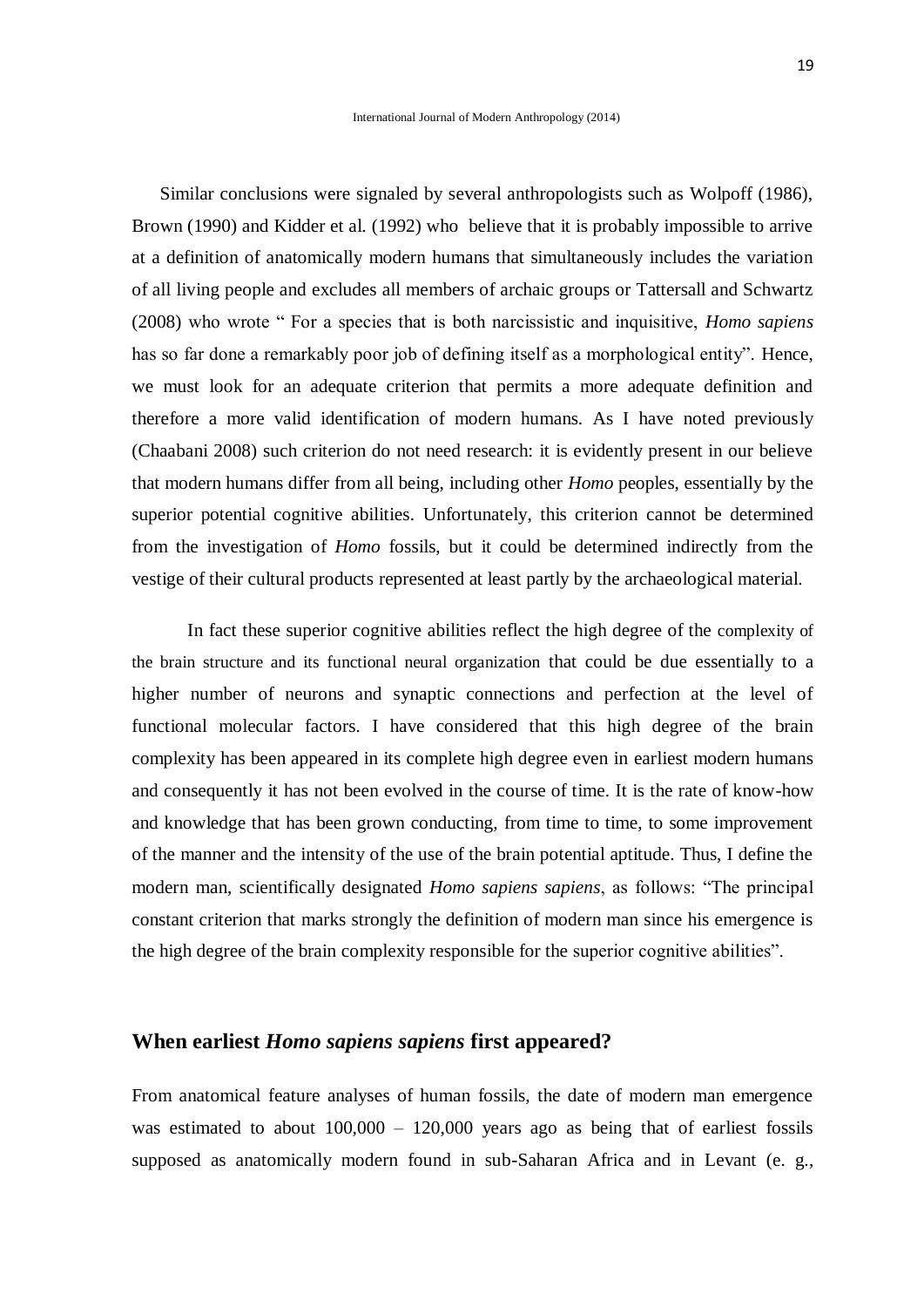Valladas et al. 1988). But as I just present above the anatomical criterion could not permit from the few discovered human fossils to determine rigorously those of real modern humans and those of other *Homo* peoples particularly the immediate predecessors.

In 1987, Cann et al. estimated the date of modern man emergence from analyzing mtDNA to about 200,000 years ago with a surprising large interval ranges from simple to double reflecting the fact that they have used unsuitable methods criticized by several authors (e.g., Excoffier and Langaney 1989; Vigilant et al. 1991, Maddison 1991; Klyosov 2014). In fact these methods, quite sophisticated, theoretical and not sufficiently stable, include problematic assumptions such as that of the mutation rate of the human mtDNA evolution. Later, other dates have been estimated to  $137,000 \pm 15,000$  years ago from autosomal marker analysis (Stoneking et al. 1997) or to 142,000 years ago from Y chromosome marker analysis (Cruciani et al. 2011). Even if the used methods are correct, they would lead to dates do not correspond necessary to that of modern man emergence but they could extend back to any point in the *Homo* evolutionary history.

On the basis of the definition of modern man presented above I have advanced a hypothetical date of his emergence deduced from a general survey of the principal cultural products carried out by *Homo* peoples from the emergence date of the earliest one, 1.8 million years ago, until nowadays (Table 1). Taking the existence length and the important cultural innovations into account one can distinct four possible periods, the last of which of 20,000 years appears strongly distinct from the precedents. In fact, since its beginning the different aspects of the real creative and innovative culture appeared suddenly together particularly the acquisition of the complex spoken language coupled to the complex society that would be considered as the principal modern behavioral capacity. This reflects the superior level of the potential cognitive aptitude of peoples who have seen life during this last period. Namely, these peoples possess the high degree of biological and physiological brain complexity that determines them as real modern humans. To these peoples, appeared at about 20,000 years ago, I keep the scientific designation of our own species and sub-species, *Homo sapiens sapiens.*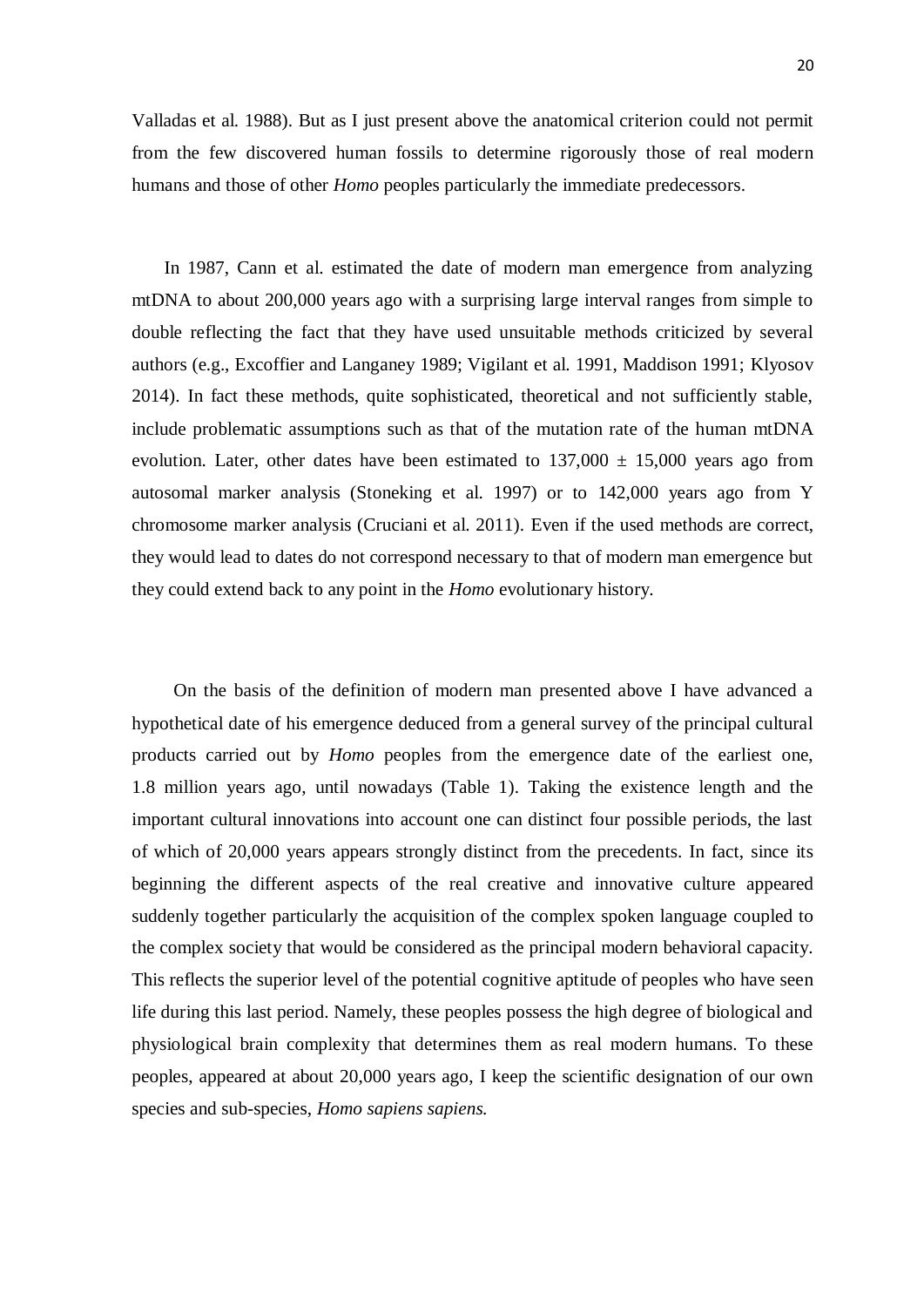As shown in Table 1 our evolutionary history started at about 1.8 million years ago in sub-Saharan Africa with the emergence of the first people belonged to our genus *Homo.*  During the earliest period between 1.8 million and 500,000 years ago, *Homo* peoples, in addition of some simple behavioral actions such as the use of fire, produced only one cultural product limited to the elaboration of bifacial stone tools (Mode 2) that could be considered as the first stone tools that require a real conceptualization. This reflects the low potential intellectual aptitude of these peoples who during a hung tract of time (about 1.3 million years) had remained in a nearly stagnant situation. As they are the firsts having our principal postcranial anatomical features particularly those responsible of a real upright body form associated to the endurance running ability, I keep the designation of *erectus* as the species of these peoples. As they are the most ancient *Homo erectus* peoples I contribute to them "*primitivus*" as subspecies and therefore *Homo erectus primitivus* as a complete designation (Table 1)*.* 

 During the following period 500,000 - 45,000 years ago *Homo* peoples arrived to produce a new stone technology, the large core or prepared core Mode 3, and they began to exhibit a preliminary funeral behavior (Carbonell et al. 2003). I believe that this ritual act reflects the possession of the first preliminary faculty of realizing important events such as the death. In other words, it seems that these peoples began to possess some long-term memory and to understand that one day they would die and thus they began to express some apprehension towards this event. According to this slight improvement in their mind and their behavior, it is reasonable to suppose that these peoples had carried a few minor genetic changes on brain genes that had permitted the level of cognitive development to pass from low to underneath average. As they are the first who have begun to make some disquiet towards violent passions as the death, I could consider them as belonging to a new subspecies "*inquietus"* and, therefore, they could be designated *Homo erectus inquietus*. From the latter very likely at about 300,000 years ago diverged the Neanderthal type then at about 45,000 years ago diverged our species *sapiens* (Table 1). This consideration agrees strongly with the analysis based on ancient DNA which suggests that living populations of *Homo sapiens* and Neanderthals shared a relatively recent common ancestor around 300,000-500,000 years ago (Endicott *et al*. 2010).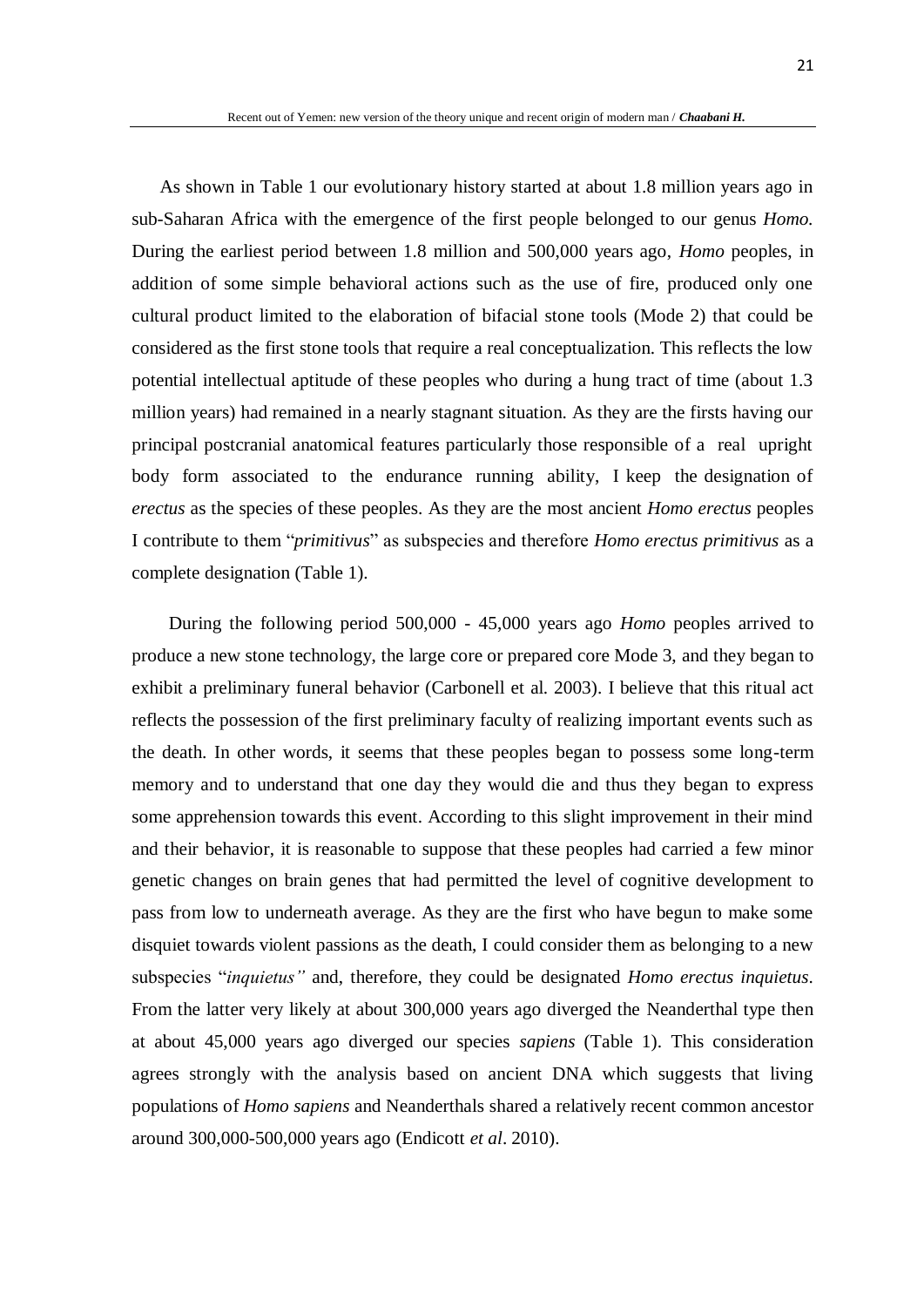| <b>Designation of</b><br>Homo peoples and<br>their emergence date<br>in years BP | Principal new cultural<br>products                                                                                                                                                                                                                                                                                                                                  | Hypothetic<br>level of<br>cognitive<br>development | Hypothetic phylogeny of<br>Homo peoples |
|----------------------------------------------------------------------------------|---------------------------------------------------------------------------------------------------------------------------------------------------------------------------------------------------------------------------------------------------------------------------------------------------------------------------------------------------------------------|----------------------------------------------------|-----------------------------------------|
| 1 800,000<br>Homo erectus primitives                                             | - Bifacial stone tools: Mode 2<br>(first stone tools that require a<br>real conceptualization)                                                                                                                                                                                                                                                                      | Low                                                | Homo erectus primitivus                 |
| 500,000<br>Homo erectus inquietus                                                |                                                                                                                                                                                                                                                                                                                                                                     | Underneath<br>average                              | Homo erectus inquietus                  |
|                                                                                  | - Prepared core stone technique:<br>Mode 3<br>- Funeral preliminary behavior                                                                                                                                                                                                                                                                                        |                                                    | Neanderthal                             |
| 45,000<br>Homo sapiens artista                                                   | - Blade-based stone technology:<br>Mode 4<br>- Drawing products                                                                                                                                                                                                                                                                                                     | Average                                            | Homo sapiens artista                    |
| 20,000<br>Homo sapiens sapiens                                                   | - Rapid development of distinct<br>technology: Microlith stone<br>- Several artistic products<br>- Development of a complex<br>spoken language and a<br>social complexity<br>- Agriculture innovation<br>- Copper industry<br>- Invention of wheeled carts<br>- Bronze then Iron industry<br>- Writing innovation<br>- Innumerable more recent<br>known innovations | Superior                                           | Homo sapiens sapiens                    |

**Table 1.** A simplified presentation of principal stages of the human evolutionary history based on rigorous anthropological data within the *Recent Out of Yemen* thesis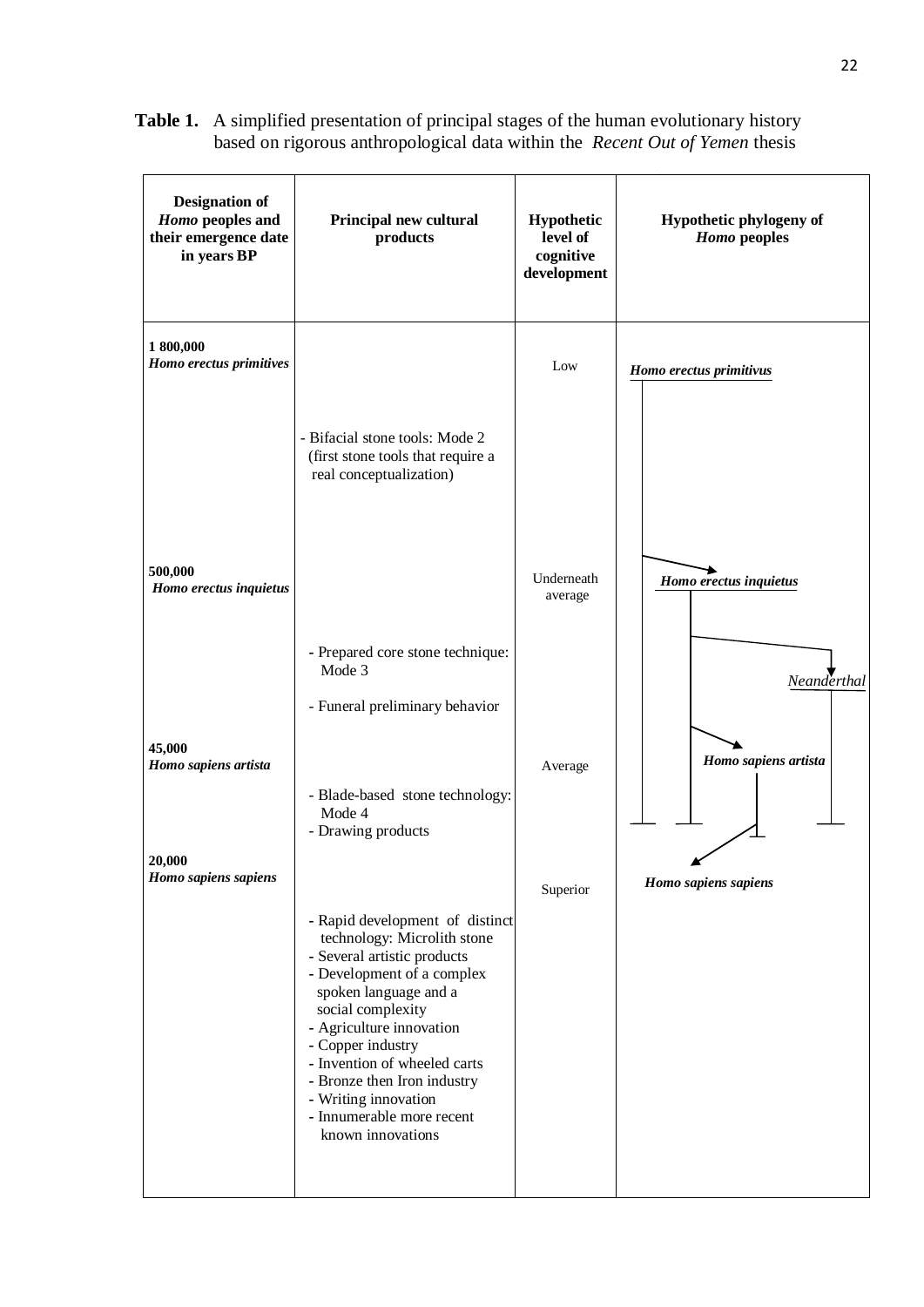During the next relatively short time between 45,000 and 20,000 years, *Homo* peoples produced a new stone tool technology, Blade-based stone technology Mode 4, and exhibited their first artistic expressions. These peoples would diverge from *Homo erectus inquietus* after new genetic changes responsible for the brain development moving up its cognitive development level from underneath average to average. This consideration is similar to the view that modern neural organization is the result of a relatively sudden genetic mutation that took place in populations at about 50,000 years ago (Klein & Edgar 2002). Besides, I consider that such genetic changes would mark a new species corresponding to our species known by its designation "*sapiens*" (Latin word literally means wise man). As these peoples are the firsts who have begun to express the art such as that of painting I consider them belonging to a sub-species "*artista*". Cro-Magnon type, appeared at about 30,000 years ago in Europe, could be considered as a regional group of these *Homo sapiens artista* peoples (Table 1). My consideration that *H. Sapiens* would be a daughter species of *H. erectus* is widely recognized (for review see Jurmain et al. 2011).

 As noted above at about 20,000 years ago the real modern man *Homo sapiens sapiens* emerged. He diverged very likely from their immediate predecessors, *Homo sapiens artista* people, belonging to the same species (Table 1). At the anatomical level, this divergence involved only slight change in bodily physique*.* In fact, since the end of Pleistocene, corresponding to the present proposed date of *Homo sapiens sapiens*  emergence, the fossil investigation showed that humans were smaller than their immediate ancestors and they presented a difference in size between males and females significantly reduced in comparison with that of earlier humans (Foley 1988). Besides, this divergence must be associated to important genetic changes on brain genes responsible to elevate the cognitive development level from average to superior. Geneticists have begun to identify some of these brain genes such as the RNA gene HAR1F that express during the cortical development and has evolved rapidly in humans (Pollard et al. 2006) and the transcription factor *FOXP2* that has been suggested to play a role in the development of language and speech in humans (Fisher and Marcus 2006).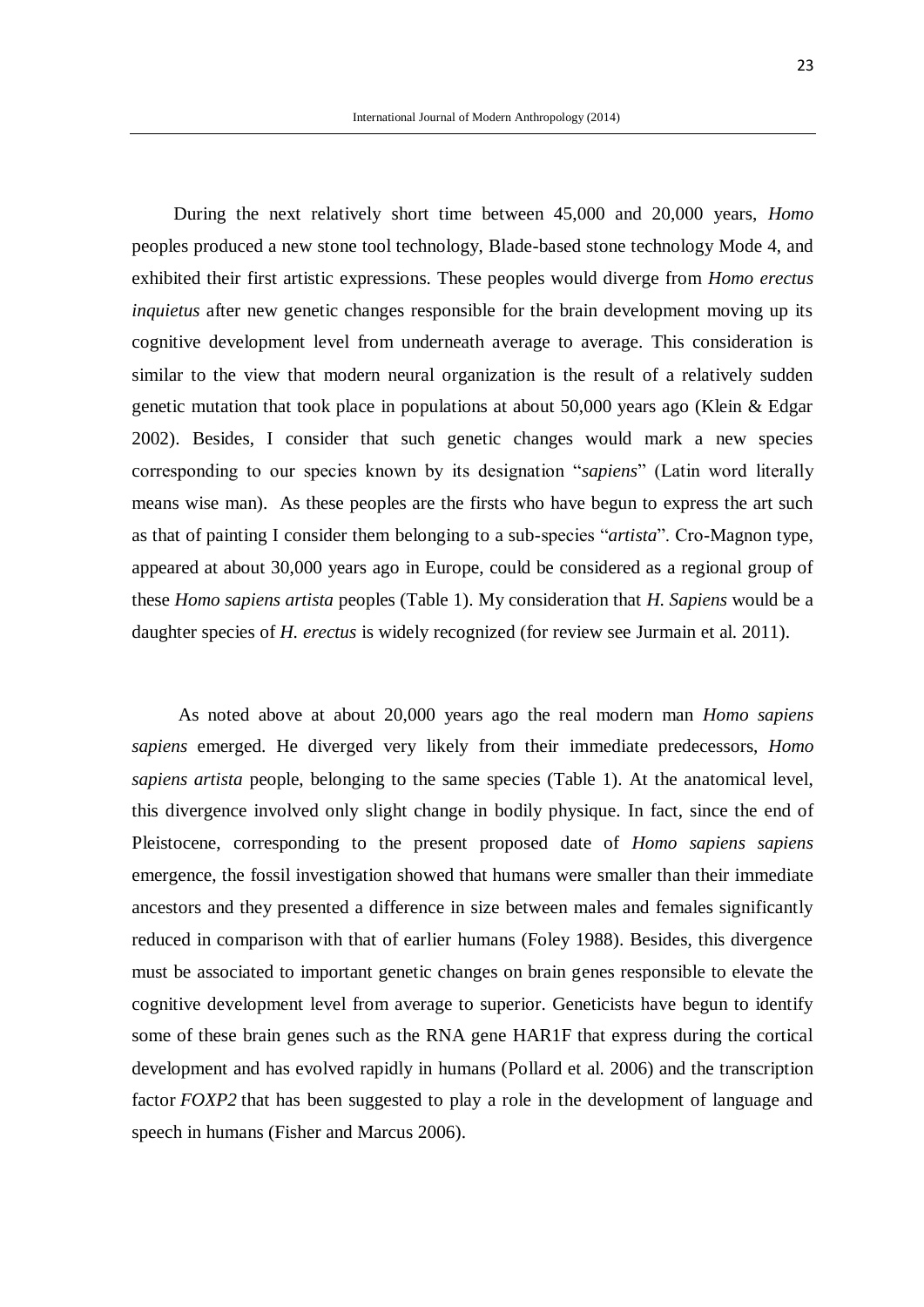According to my hypothesis, the radiation of modern man towards the different world continents came off by population replacement. I consider that modern man emerged just at the end of an extinction period of almost all his predecessors. This extinction period, so proposed, coincides with the most terrible episode, between about 22,000 and 20,000 years ago, of the last glacial period (Pons et al. 1991; Lowell et al. 1995). In fact, this relatively long episode with the maximum extend of glaciations coupled to dramatic, arid and cold climate is certainly the essential cause accountable for an important extinction of *Homo*  peoples*.* At the end of this most terrible episode, the climate has begun to be relatively less cold at the closest regions to the equator where in one of them *Homo sapiens sapiens* would be emerged with his superior cognitive abilities that give him the power to be the dominant on this earth.

 The dates and periods relating to the majority of cultural products presented in Table 1 are generally accepted (e. g. see Lewin 1993), while those corresponding to the development of complex spoken language and social complexity needs some justification that I will present below. The simplified hypothetic *Homo* people classification and the timing of modern man emergence, proposed above, sometimes go beyond what one can deduce from a so simple analysis of cultural products supported by some published rigorous data. Thus in the following I will present several additional solid arguments that have simultaneously influenced and guided my reasoning during the construction of my thesis.

#### *Additional genetic arguments*

As I have noted above my estimation of about 20,000 years ago represents a really recent date of modern man emergence which agrees strongly with rigorous genetic results, which showed a surprisingly small amount of genetic variation noted throughout all present-day human populations (e.g., Denaro et al. 1981; Barbujani et al. 1997). Besides, it agrees with rigorous specific genetic data that I can quote as follows:

**-** The results of analyses of human fossil ancient mtDNA from Neanderthal specimens (Ovchinnikov et al. 2000; Caramelli et al. 2003) show that Neanderthals fall outside the range of living human genetic diversity. This agrees with my thesis in which I consider that Neanderthals do not belong to our own species, *sapiens* (Table 1). In addition, my thesis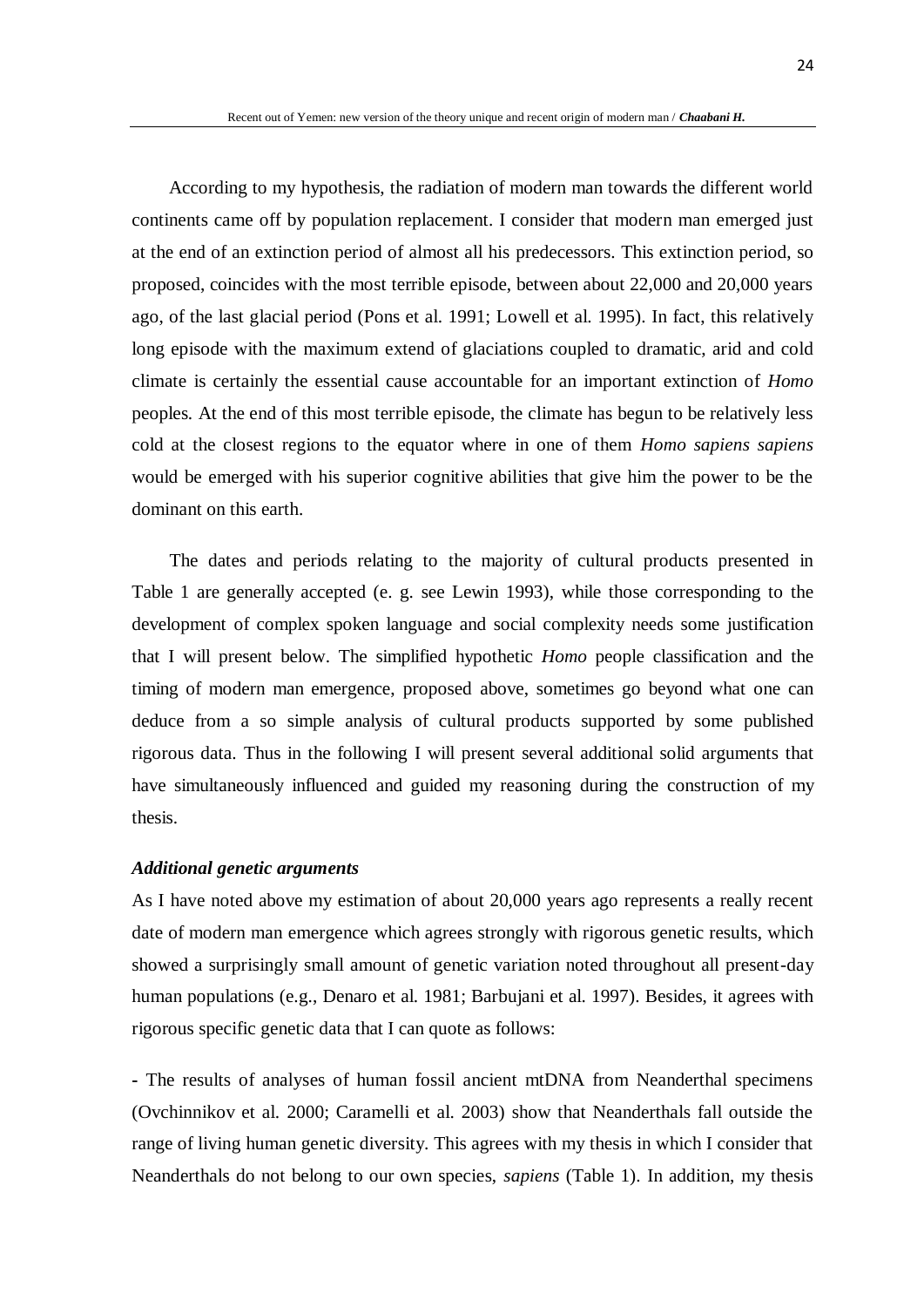solves the disquieting question: how Neanderthals and modern humans lived together in the same regions and at the same period without mixture and how modern humans had got rid of Neanderthals and replaced them? According to my thesis the real modern man, *Homo sapiens sapiens*, emerged at about 20,000 years ago at the end of an extinction period of almost all his predecessors included Neanderthals who lived only until about 30,000 years ago.

**-** The results of mtDNA analysis of Australian fossils (Adcock et al. 2001) show that Lake Mungo 3 fossil, 60,000 year old, although anatomically similar to living humans had divergent mtDNA sequences. These results agree with my thesis that considers fossils of 60,000 year old do not belong to *Homo sapiens sapiens,* but belonged to *Homo erectus inquietus.* My thesis agrees also with results of ancient mtDNA, which show that the anatomically modern European fossils, 24,000 year old, fall well within the range of variation of today's humans (Caramelli et al. 2003). In fact, according to my thesis these fossils belonged to *Homo sapiens artista* or even to *Homo sapiens sapiens* if the age of these fossils so estimated is slightly higher than the real one. In the coming years, other possible ancient DNA analyses relating to several nucleic sequences and carried out on more important number of specimens with different ages will provide more satisfactory tests that will complete and check the cultural product analysis for recounting together the true human evolutionary history.

- The estimation average age of *Alu* insertions divergence of between 30,000 and 55,000 years that provides further support for a recent worldwide human replacement (Knight et al. 1996).

- The individual whole genome sequences analysis that shows considerable genetic exchanges may still have occurred until 20,000 – 40,000 years ago (Li and Dubin 2011).

**-** The genomic surveys in humans identify a large amount of recent positive selection (e.g. Voight et al. 2006). Besides, Wang et al. (2006) suggest that events of this evident positive selection likely occurred in the last  $10,000 - 40,000$  years. Similar conclusion was found by Hawks et al. (2007) who showed that selection has accelerated greatly during the last 40,000 years. These results are in favor of my proposed dates of 45,000 and 20,000 years ago for the emergence of our species and subspecies respectively*.* In fact, the positive selection promotes the emergence of new phenotypes and can leave a set of telltale signatures in the genes under its influence, such as the rapid divergence of functional sites between species and the depression of polymorphism within species (Kreitman 2000;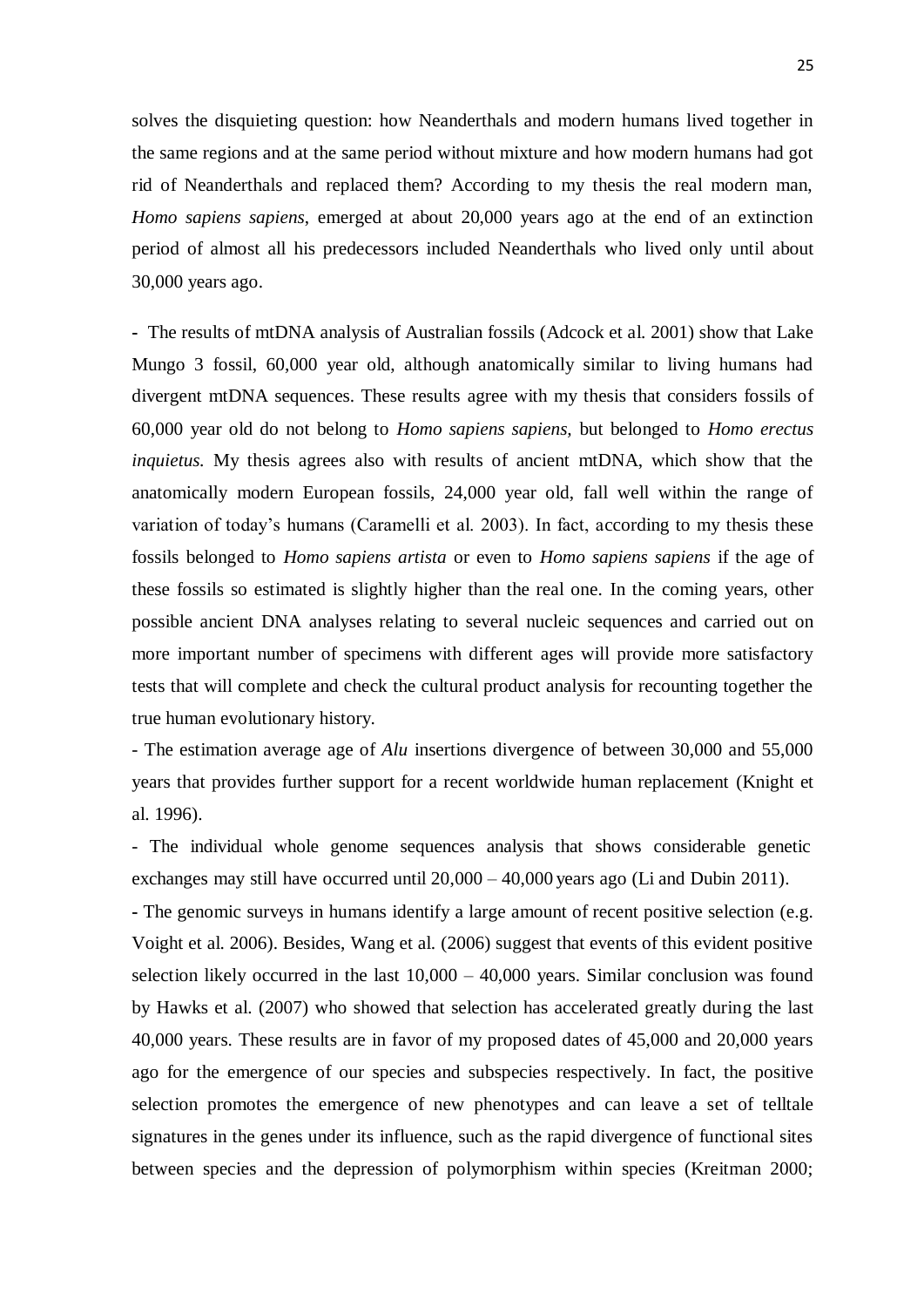Bamshad and Wooding 2003). In addition, authors of these works showed a category of genes for which positive selection appears to have operated more intensely in the lineage leading to humans than in other lineages. These genes, often associated with behavior and brain development, are particularly relevant to understanding the evolution of biological traits as advanced cognitive abilities that distinguish our species and sub-species *sapiens sapiens* (Vallender and Lahn 2004).

#### *Additional archeological arguments*

As noted above my hypothetical emergence dates of our species and subspecies are deduced from a general survey relating to cultural products, and therefore they are completely in agreement with the general archaeological context. Besides, specific archeological and cultural data come to support strongly these dates:

**-** Several data have shown that the boundary, at about 45,000 years ago, between the Middle and Upper Palaeolithic is often taken as marking the transition to modern human culture (Lewin 1993; Prat et al. 2011). In other words the emergence of the Upper Paleolithic is traditionally envisioned in terms of a clear rupture with the Middle Paleolithic (Teyssandier 2008). Although these observations concern mainly Europe, recent studies show that even in Africa, at Border Cave in South Africa, the emergence of modern human culture is appeared at a similar date of about 44,000 years ago (Villa et al. 2012; D'Errico et al. 2012). All these data agree with my thesis that considers the divergence of the first people belonged to our species '*Homo sapiens artista'* occurred at about 45 000 from *Homo erectus inquietus* in possible several places of the Old World. In addition, my thesis comes to resolve the disquieting puzzle of evident uncoupling of modern morphology from modern behavior when one considers *Homo* fossils of about 120,000 year old as those of modern humans.

**-** My thesis takes off another enigma, that of the transitional period between the Solutrean and the Magdalenian or between their equivalents outside Europe. In fact, in caves where the Palaeolithic is relatively quite presented, a layer with lack of human tools has been found. It was dated of about 17,500 years ago in Shanidar Cave in Iraq (Solecki 1955) and about 18,000 years ago in Abri Fritsch Caves in France (Allain 1984). The meticulous study of the latter revealed a sudden and definitive disappearance of the refined Solutrean industry followed by an appearance of another industry completely different and much less developed (Allain 1984). Namely a great bound backwards between Solutrean and initial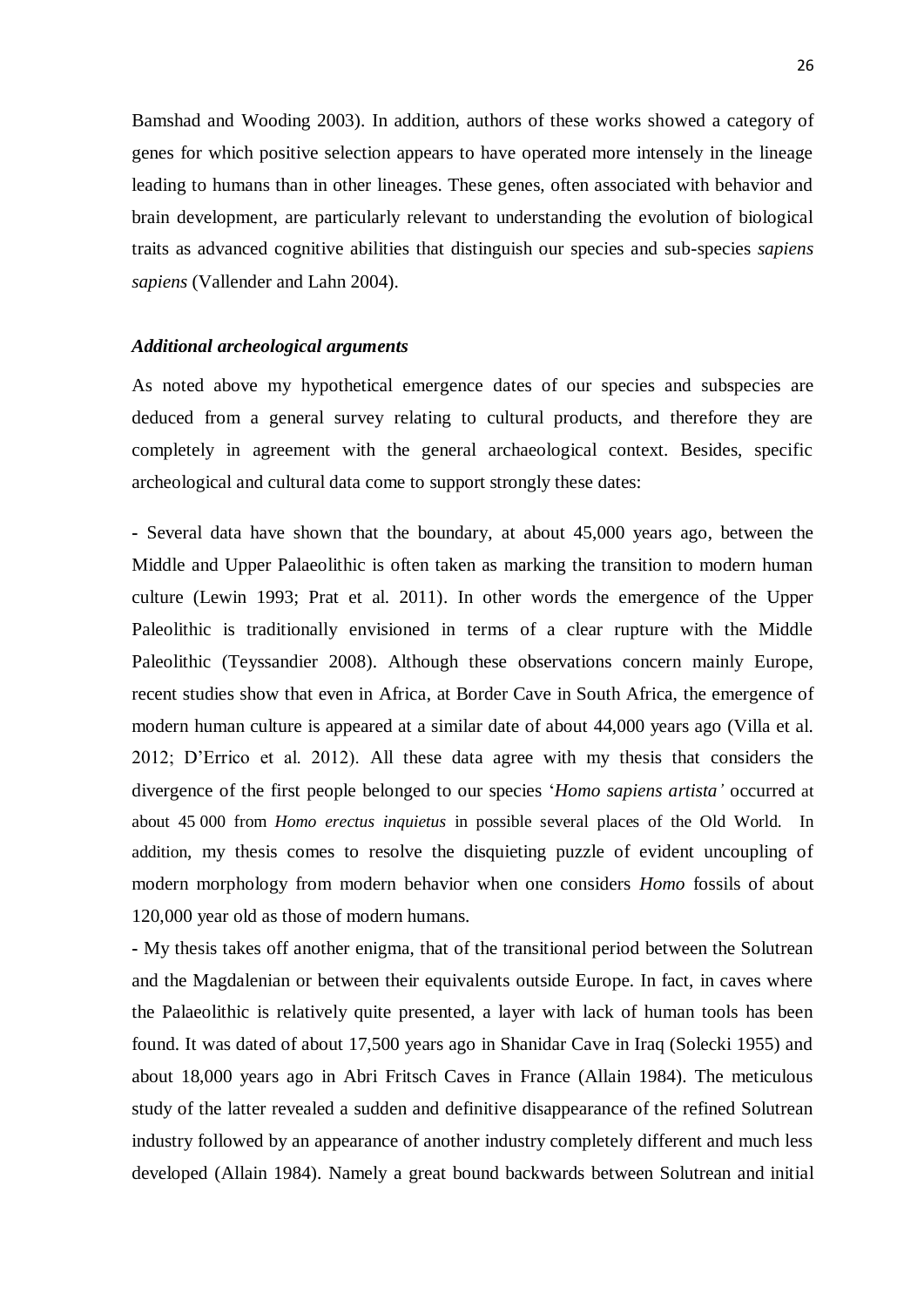Magdalenian or Badegoulian, appeared at about 17,500 years ago in Europe. According to my thesis, this period came quite after the period that I have considered as a human extinction period,  $22,000 - 20,000$  years ago, and just before the arrival of the real modern humans to southern Europe very likely at about 17,000 years ago from a region nearer to the equator where they had emerged at about 20,000 years ago. Consequently, this great bound backwards could be explained by the fact that *Homo sapiens sapiens* expanded across the Earth just after extinction of nearly all his predecessors and at his arrival to southern Europe he did not received any technological know-how from his predecessors. Namely, he produced stone tools with a sudden return to a general simplification. In addition, all these considerations on the Solutrean-Magdalenian transition are already noted by Breuil since the beginning of the last century with details in evident agreement with my thesis. In fact, this great French archaeologist did not hesitate to declare: "if there is an event that would be certain in prehistory, it is the fact that the first Magdalenian humans are not evolved from Solutrean humans: they were newcomers arrived at these places, as much they were unskillful in the art of hew and readjust flint as their predecessors excelled in it ....." (Breuil 1937). In fact, reaching southern Europe, modern humans have started from scratch for developing rapidly during only about 5,000 years, a technology more advanced than that of their predecessors. This is evident through the novel distinct technology "microlith" of the Magdalenian period that I consider as the first cultural period of modern man in Europe. Just before this Magdalenian period, at about 18,000 years ago, appeared in Levant a new culture distinct from that of the Paleolithic and designated Kebaran. It is characterized by microlithic tools and exhibits a remarkable degree of cultural change over a small period. Thus, it is reasonable to consider this kebaran culture as that of modern humans who had very likely reached Levant before southern Europe.

 Finally I can show how my thesis could take off any other enigma already appeared or will emerge in the future by giving another enigmatic example that of Australia. In fact it is now accepted that Australia was colonized by at least 50,000 years ago (e. g., Gillespie 2002). As obtained fossils are anatomically modern (Foley and Lahr 1997; Stringer 2001) several anthropologists believe that these earlier colonizers were also behaviorally modern. But others (e. g., Allen and O'Connell 1995; Brumm and Moore 2005) demonstrated that a strict analysis would suggest that the first colonizers of Australia were not behaviorally modern until relatively recently, perhaps only the last 7000 or 6000 years. Hence, they noted an evidence for symbolic activity in the Australian Pleistocene most closely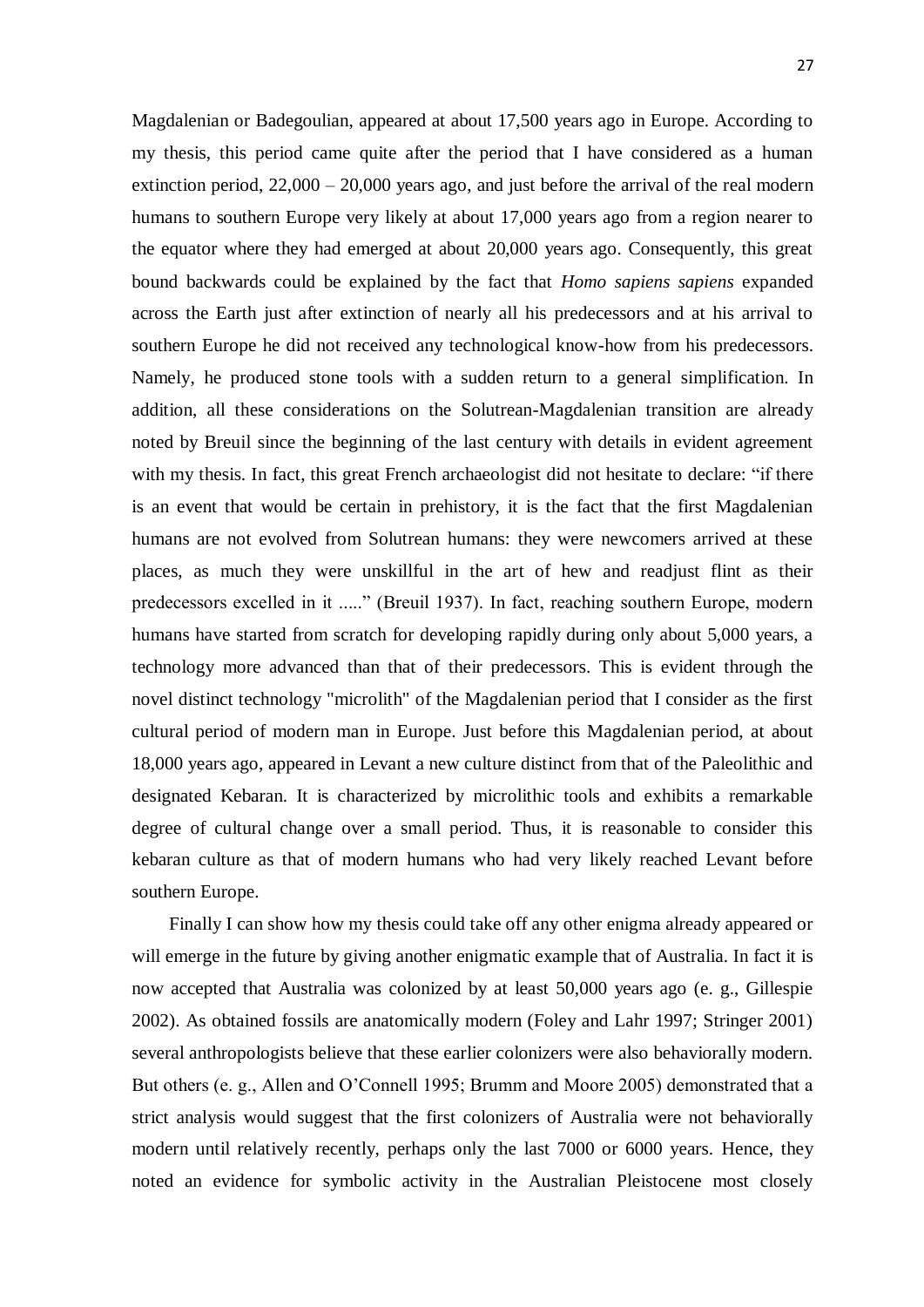resembles the Europeans and African Lower and Middle Paleolithic. These data together appear somewhat strange, but within my thesis there is no problem and an evident explanation could be proposed as follows: as the first *Homo* people reached Australia from about 50, 000 years ago, they are *Homo erectus inquietus* people or *Homo sapiens artista* if they are among arrivals after about 45, 000 years ago. Thus *Homo erectus inquietus* and even *Homo sapiens artista* were not yet able to exhibit the full behaviorally modern culture specific to *Homo sapiens sapiens* who, very likely, reached Australia at an exceptionally recent date from about 6000 years ago.

#### *Other Additional arguments*

In addition to these genetic and archaeological arguments presented above others could be gathered from the history of the development of social structure and spoken language. The timing of the acquisition of complex spoken language could be estimated indirectly from that of the social complexity appearance, which could not come off without the development of a complex spoken language and vice versa. The development of sedentary agricultural community appeared at about 10 000 years ago, has been preceded by that of the sedentary hunter-gatherer community. The site of Abu Hureyra in northern Syria occupied from 11,500 years ago gives a good example of sedentary hunter-gatherer community. In fact this community, composed of between 50 and 300 individuals, presents a fully social complexity absent in previous small nomadic hunter-gatherer bands (Legg and Rowley-Conwy 1987). Therefore, the appearance of such development of complex extended social networks, from about 12,000 years ago, reflects a so recent complex spoken language development. This is in agreement with my thesis in which I consider the acquisition of the complex spoken language as a recent principal modern behavioral capacity specific to modern man who emerged at about 20.000 years ago.

 The timing of the acquisition of complex spoken could be also estimated indirectly from linguistic studies by the estimation of the date of development of the first complex spoken languages. Analyzing the relationships within the Afro-asiatic language family, Fleming (1976) and Ehret (1979) have suggested independently that the seniority of the protovocabulary of this language family dated back to about 15,000 years ago. A similar date, 14,000 years ago, was proposed as the time at which another protolanguage, Sino-Caucasian, was developed and spoken (Starostine, 1989). Three Russian linguists also argues for a recent origin of complex spoken language, they have estimated independently the date of about 15,000 years ago at which has been developed and spoken an ancestral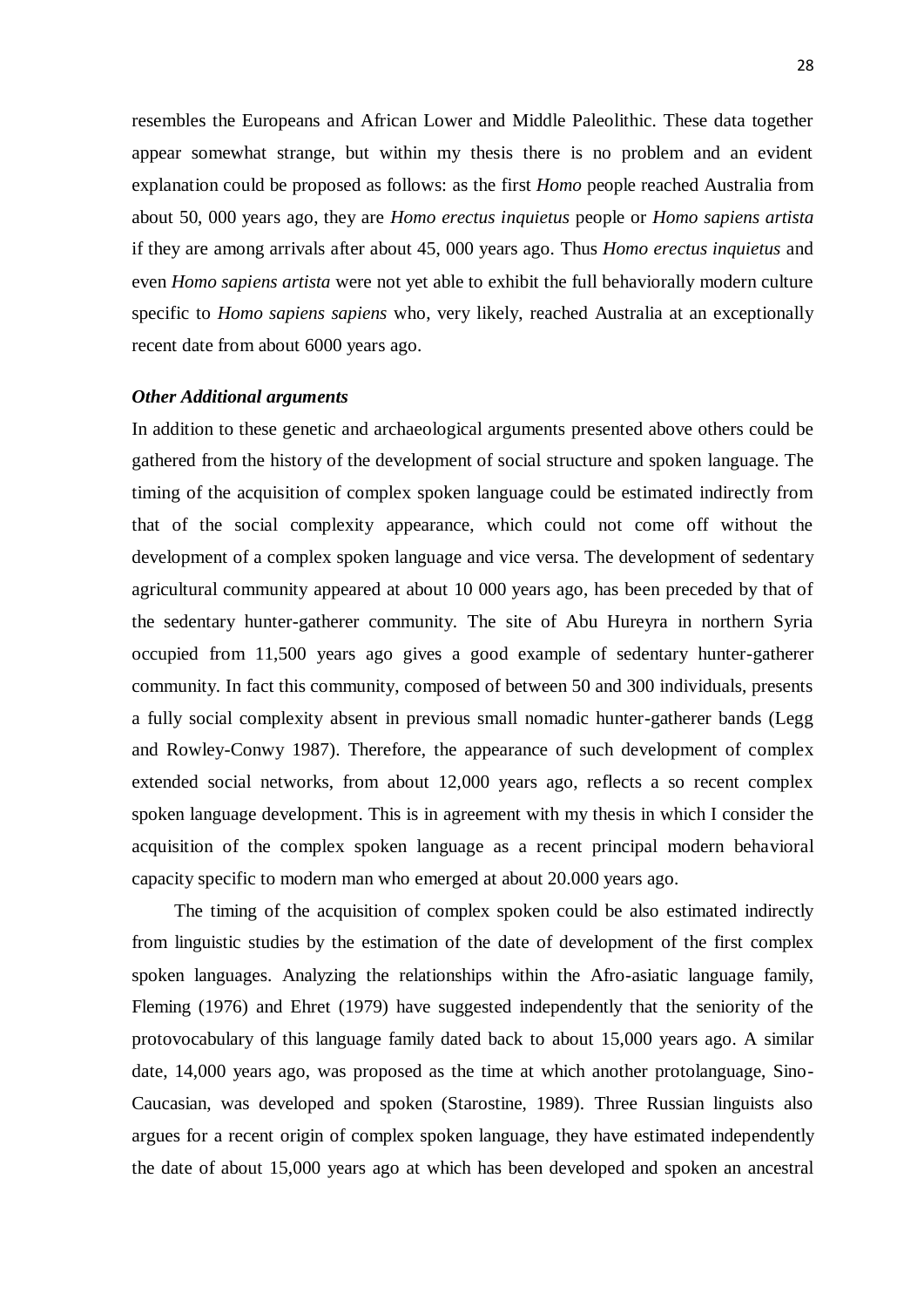Nostratic tongue. Hence the construction of a first ancestral tongue could not be started before 20,000 years ago (Shevoroskin 1989; Dolgopolsky 1988; Illich-Svitych 1984). All these data, in fully agreement with my thesis, are inconsistent with the consideration of 120,000 years ago as the date of modern man emergence. In other words, if the fossils with so called modern morphology of about 120, 000 years old are that of modern humans why social complexity and complex spoken language and other superior cognitive abilities, have taken about 100,000 years for appearing suddenly and together in their behavior?

## **Where earliest** *Homo sapiens sapiens* **first emerged?**

From analyses of genetic data several authors suggested that, as the case of the earliest *Homo* peoples (*Homo erectus*), modern humans were also emerged in sub-Saharan Africa. Their suggestion was based on two principal questionable considerations. First, often they provide phylogenetical reconstruction with unreal root; even if they localize the root it is not possible to determine objectively the common ancestral population (Nei and Takezaki 1996). Second, they noted greater genetic diversity in African populations (e. g., Caan et al. 1967; Vigilant et al. 1991) and they considered that such greater African diversity reflects a greater antiquity of African populations and, hence, an African origin of modern humans. But other authors have pointed out that this greater African diversity could instead reflect a larger effective size for African populations (e. g., Tishkoff et al. 1996; Stoneking et al. 1997). Thus, a greater genetic diversity in African populations does not necessarily imply an African origin of modern humans. Moreover, Harpending et al. (1996) have equated the hypothesis of an African origin of modern humans with a demographic scenario in which the ancestors of African populations expanded earlier than the ancestors of non-African populations. This is partly in agreement with my corresponding explanation that I will present within a general scenario at the end of this paper.

 In my previous genetic study (Chaabani 2002), the most probable place of the emergence of modern humans and their first major expansions were discussed using worldwide analyses of the genetic variation of the immunoglobulin GM system known by its unparalleled ability, of a single system, to study the human evolutionary relationships. The confrontation of the distribution of GM haplotype frequencies in current human populations and the phylogeny of the evolution of the GM haplotypes themselves has permitted with the support of historic data to suggest Yemen as the most probable place of the emergence of a first common ancestral population of modern humans showing the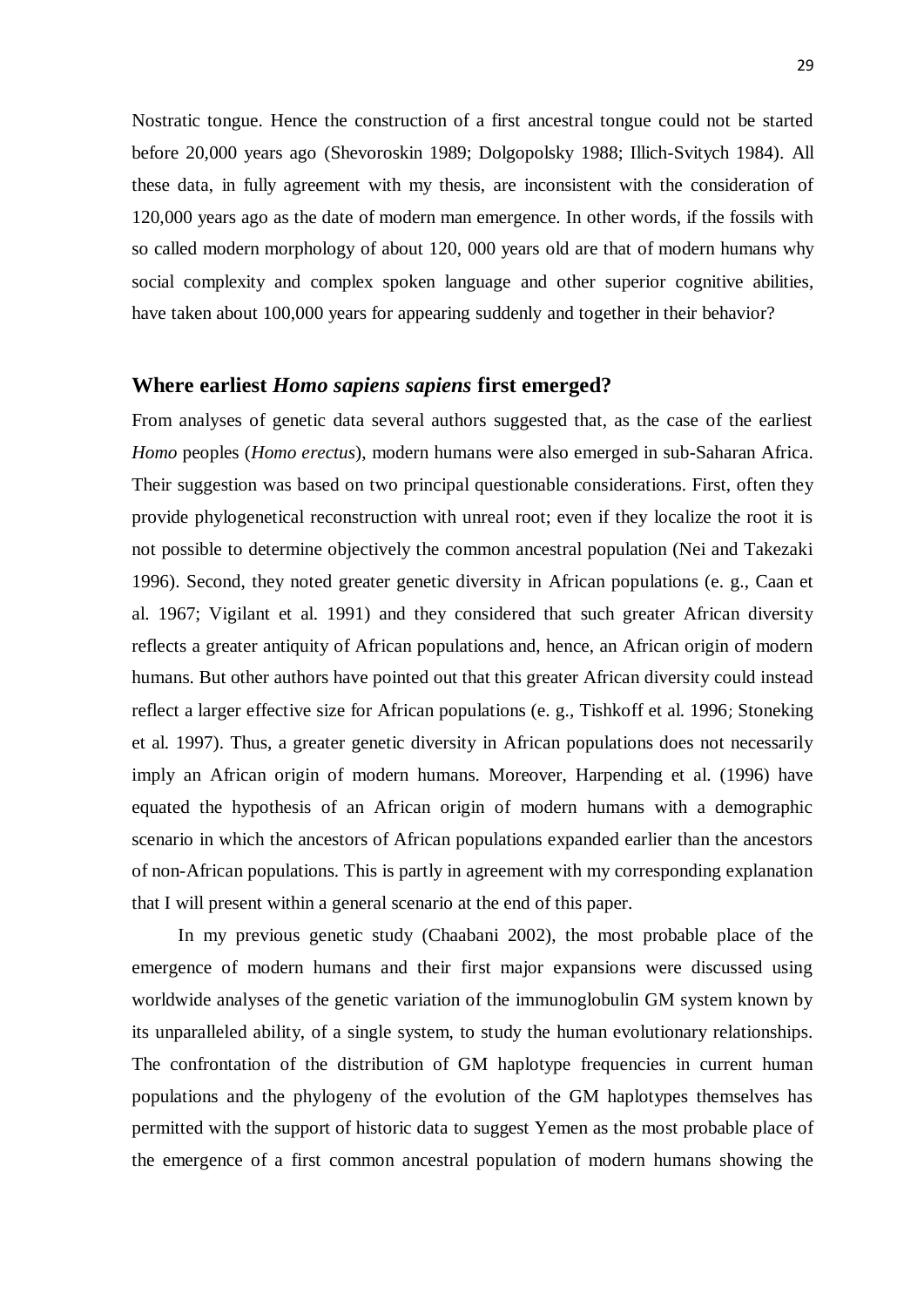major directions of its spread in the Old World. The broad outline of this consideration was summarized in Figure 2. In the following, I show how analyses of other genetic markers come to support not only this scenario of the emergence place of modern man and his expansion but at once the corresponding date of this great event. As Y chromosomal phylogeny and mitochondrial DNA (mtDNA) variation have become a powerful resource for reconstructing past human demographic events, I present two examples of overall basic data from each of these uni-parental systems.



**Figure 2.** Phylogeny of the principal GM haplotypes from the two ancestral ones (GM 3; 5<sup>\*</sup> and GM 1,17; 21,28) and reconstruction of the emergence and the expansion of modern humans (according to Chaabani 2002).

*(\*: 10,11,13,14 M: mutation R: recombination, C: gene conversion)*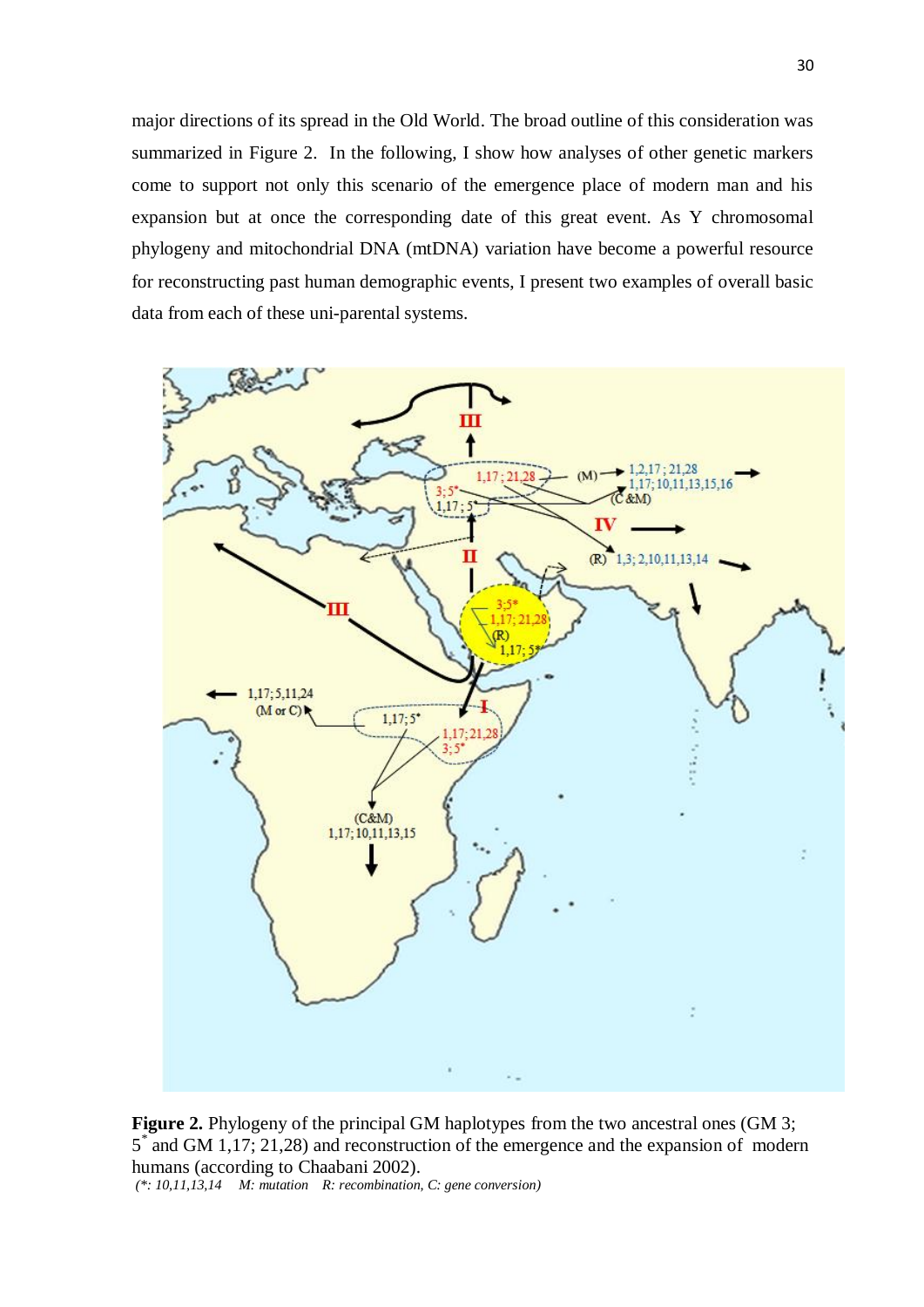The first example concerns the Y DNA haplogroup J-P209 (or simply designated J) represented by its two subclades J-M267 (or J1) and J-M172 (or J2). Its frequency peaked in Southern Arabian Peninsula (82.1 percent) and decreased with some harmony with geographic distance toward all directions (see Fig. 3). Thus the place of origin of this haplogroup J would be the southern Arabian Peninsula and its distribution agrees with the first major expansions proposed from GM marker analysis (Fig. 2). According to Semino et al. (2004) this haplogroup J arisen roughly  $31,700 \pm 12,800$  years ago. This date would coincide with my proposed date of modern man emergence estimated to about 20,000 years ago: namely the haplogroup J had very likely arisen with the emergence of modern man and consequently by the analysis of its geographic distribution we could reconstruct the first major stages of the modern human expansion (Fig. 3).

 The frequencies of the two subclades (J1 and J2) representatives of this haplogroup suggest that the mutation leading to the subclade J1 occurred very likely in the place of origin Yemen (J1 frequency is 72.5 percent versus 9.6 percent for J2); while that of its second subclade J2 had been happened very likely out Yemen during or after the expansion in other Old World regions particularly those toward the North such as Syria (33.6 percent for J1 versus 20 percent for J2), Turkey (9.1 percent versus 24.2 percent) or Greece (1.9 percent versus 18.1) (corresponding references are indicated in the legend of Figure 3).

 The second example concerns analyses of mitochondrial DNA (mtDNA) variation. Cerny et al. (2011) showed that particular mtDNA haplogroup R0a provide evidence for a deep genetic root in southern Arabia. They found the highest frequencies of the haplogroup R0a, mainly present in Yemen, decrease in all directions particularly toward the North of the Arabian Peninsula and toward Africa via Bab-el-Mandeb Strait (see Fig. 4). This suggests people movements in agreement with those proposed by the analysis of GM haplotypes and that of the Y-chromosome haplogroup J. The date of these ancient people movements is quite estimated from the coalescent age of the haplogroup R0a with the involvement of archaeological and paleoclimatic data from about 20,000 years ago (Cerny et al. 2011). Hence the emergence of the mtDNA haplogroup R0a would be coupled to that of modern man and therefore the analysis of its geographic distribution could permit the reconstruction of the first major stages of the expansion of modern man (Fig. 4).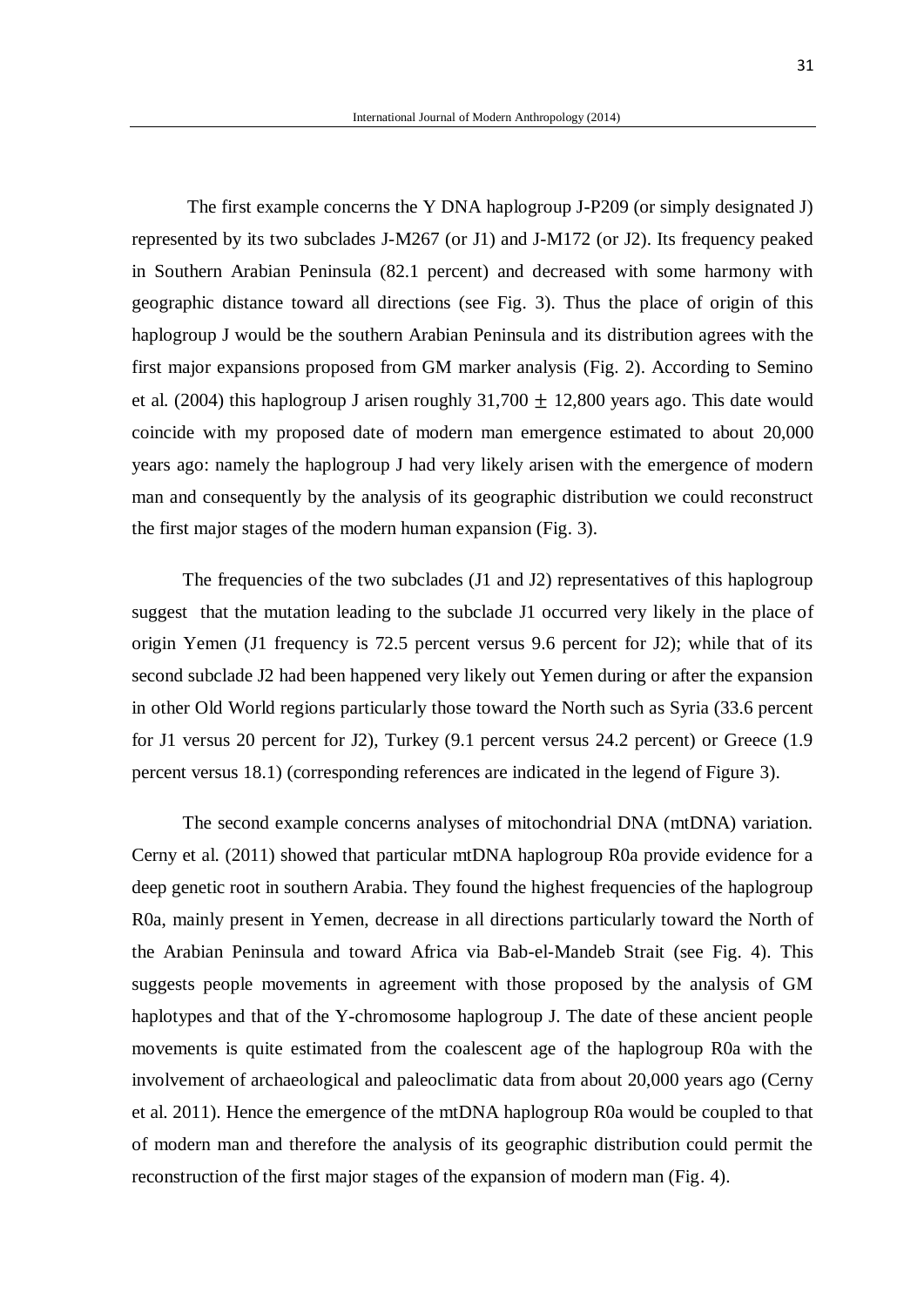

#### **Figure 3.**

## Geographic distribution of Y-DNA haplogroup J frequencies

*Indicated frequencies are in percent found in Algeria 'Oran' (Robino 2008), Yemen, Qatar (Cadenas et al. 2008), Ethiopia, Tunisia (Semino et al. 2004), Egypt, Jordan, Syria, Iran, (El Sibai et al. 2009), Spain 'Sevilla' (Flores et al. 2004), Morocco (Cruciani et al. 2002), Turkey (Cinnioglu et al. 2004), Iraq (Al-Zahery et al. 2003), and Greece (Di Giacomo et al. 2003) (The references of the last three studies are quoted in El Sibai et al. 2009; arrows indicate* 

*hypothetical direction of modern man expansion)*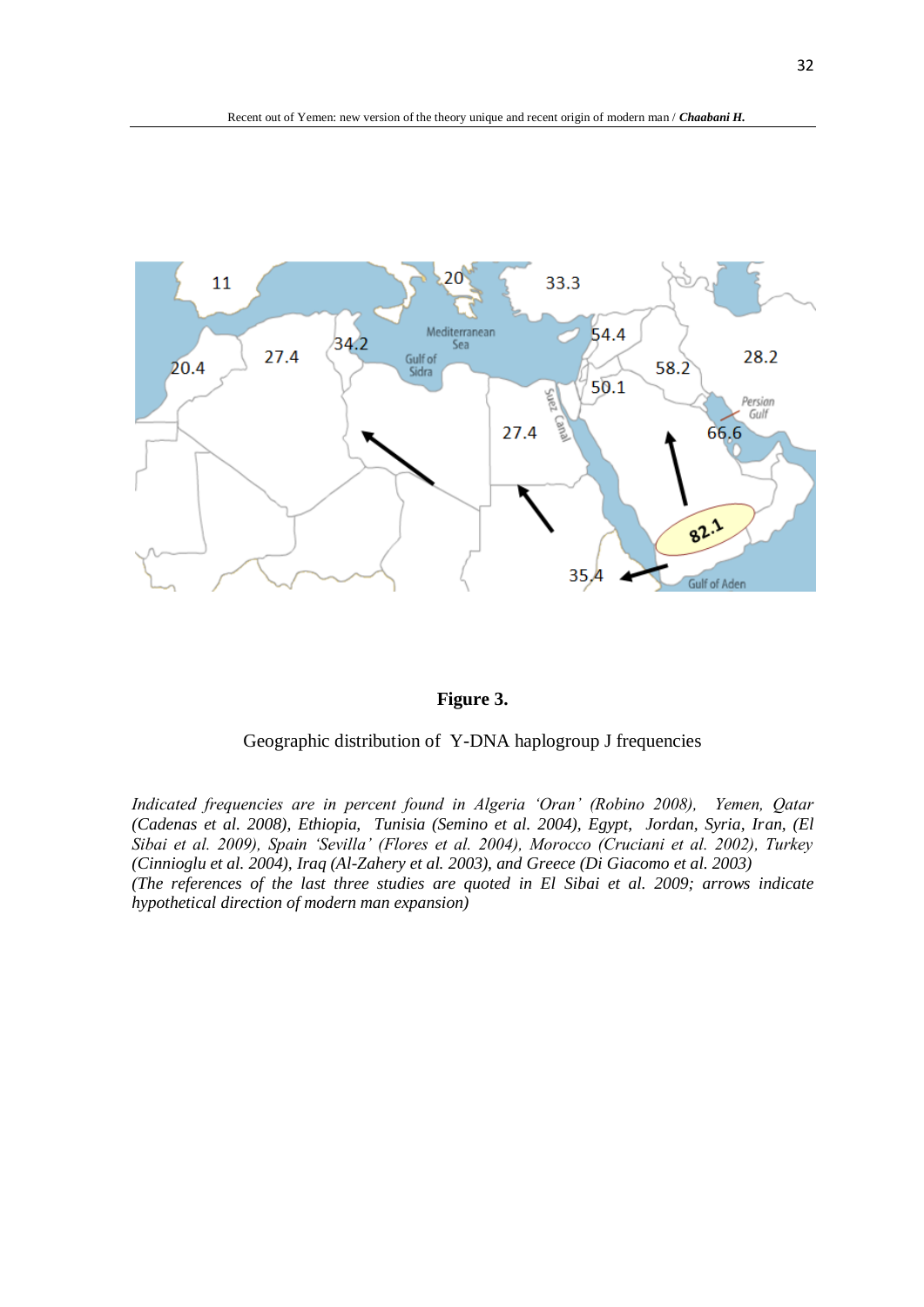

#### **Figure 4.**

## Geographic distribution of mitochondrial haplogroup ROa frequencies at Arabian Peninsula and neighboring regions

*(Interval variation of frequencies are according to Cerny et al. 2011; arrows indicate hypothetical direction of modern man expansion)*

# **General scenario of the "Recent out of Yemen" Thesis**

In conclusion, I can note that my thesis "recent out of Yemen' is entirely consistent with the general theory of the recent single origin of modern humans (Fig. 5) while offering well-argued proposals regarding the location and the time of the emergence of modern humans. The principal elements of my thesis could be summarized in the brief following coherent picture. The human evolutionary history would be started by the emergence of the first *Homo* peoples (*Homo erectus*) in sub-Saharan Africa at about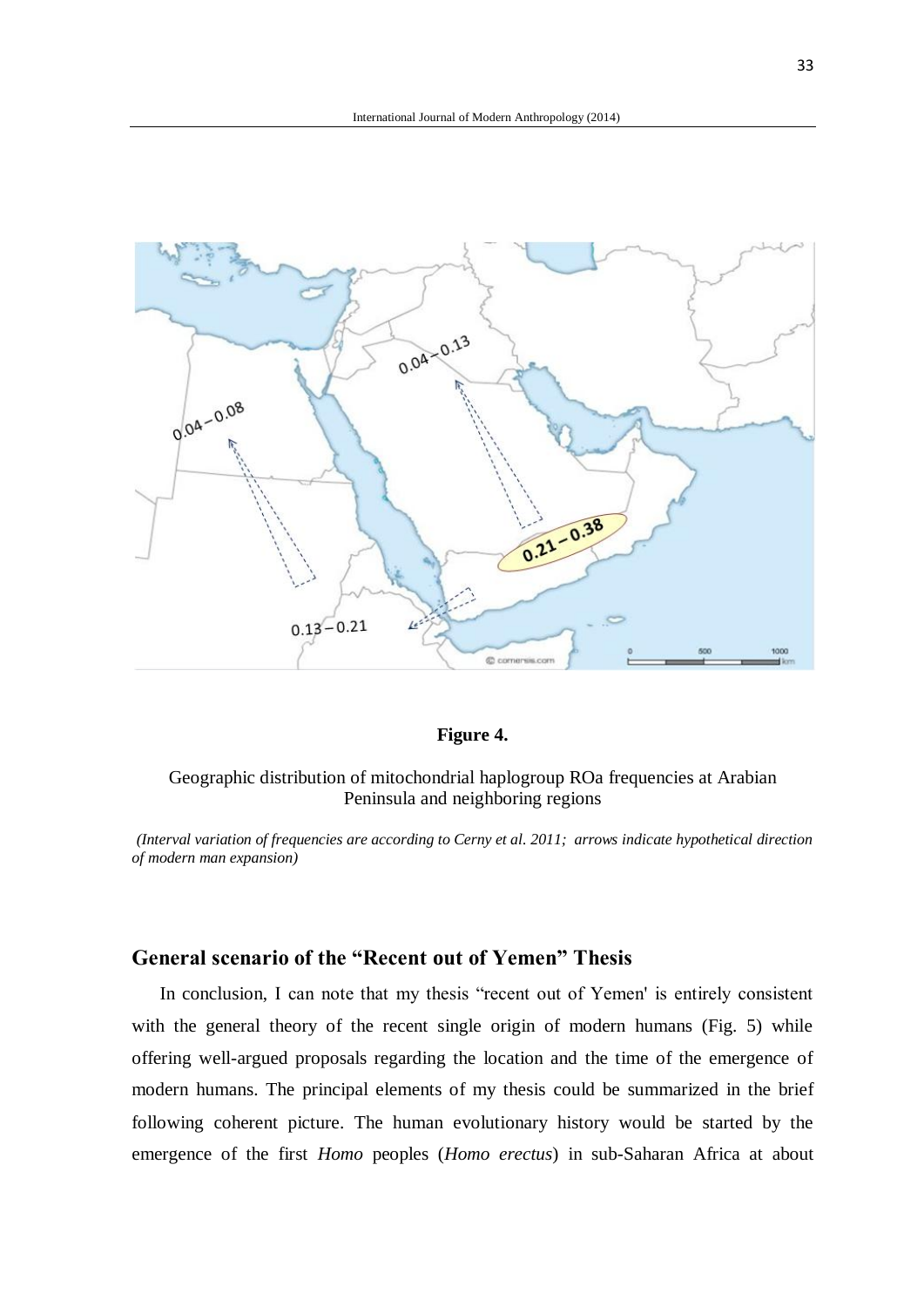1.8 million years ago. During their expansion across the Old World, these *Homo* peoples had undergone successive evolutionary divergences the principal of which are proposed in the Table 1. These divergences could be happened in several geographic world regions except for the last divergence of *Homo sapiens sapiens* from *Homo sapiens artista* that occurred in a unique place very likely in southern Arabian Peninsula at about 20,000 years ago. As showed in Figure 6, from Yemen major stages of modern humans' expansion occurred successively:

First stage (I) of modern man expansion at about 20,000 years ago: under climate influence some of the first modern human group had chosen to travel from Yemen to the south going through the Bab-el-Mandeb Strait to extreme east Africa and gave the sub-Saharan African ancestors. Hence, the current higher diversity of sub-Saharan populations could be explained by the fact that their ancestors were the first diverged from the common ancestral population, very likely in small groups because they meted the obstacle of the Bab-el-Mandeb Strait and then they spread in the enormously vast sub-Saharan African forests by splitting up in smaller groups, which after this important founder effect and during relatively long isolation, were submitted to selection and genetic drift. On the basis of the GM system analysis two principal directions from the extreme Africa would be followed one toward the west and the second toward the south (Fig. 2). During the past 20,000 of modern man existence, the obstacle of Bab-el-Mandeb Strait has very likely intervened to keep a relatively important genetic distance between Yemenites and their neighboring extreme east sub-Saharan Africans in spite of their geographic closeness (Chaabani et al. 2000).

**-** Second major expansion (II) at about 18,500 years ago: at this second stage modern humans migrated from Yemen to the north for reaching Levant at about 18,000 years ago where they founded the Kebaran culture.

- Third major expansion (III) at about 17,500 years ago: at this stage modern human groups left Levant for arriving, at about 17,000 years ago, in southern Europe where they founded the Magdalenian culture. During the same stage, modern humans left Yemen for reaching, at about 16,500 years ago, North Africa where they founded the Oranean culture. The genetic affinity noted between current Yemenites and North Africans (Chaabani et al. 2000; Badro et al. 2013) would reflect that the migrations from Yemen to North Africa occurred in large groups without any serious climatic obstacle at a period in which the present Saharan regions had another aspect (Pons et al. 1991).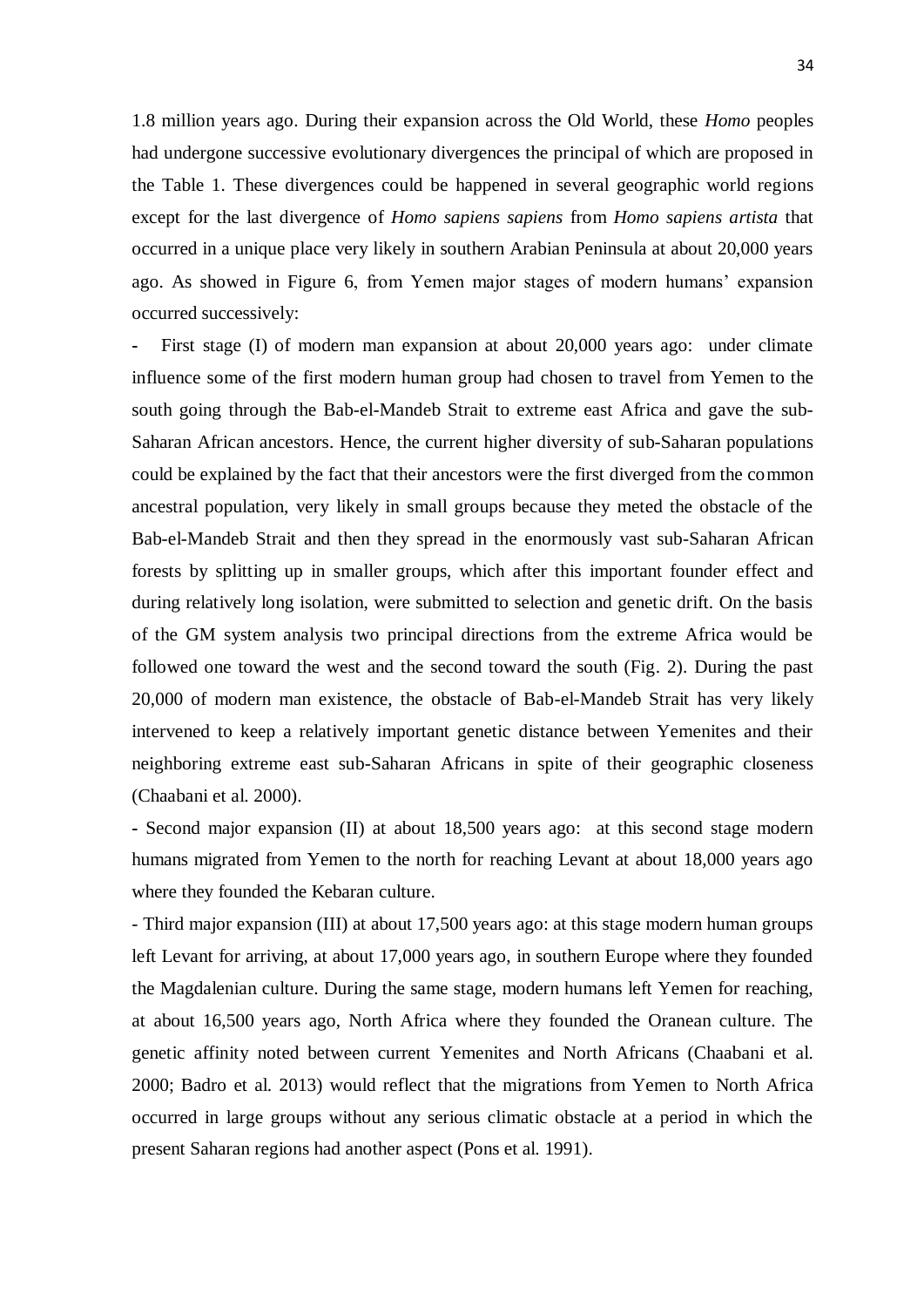**-** Forth major expansion (IV) at about 14,000 years ago: at this stage Asians diverged mainly from ancestors of European populations and those of the ancient Mesopotamia. GM system analysis suggests two principal directions one toward the Asia centre and the second toward the southern Asia (Fig. 2). Mitochondrial DNA analysis supports also this expansion to East Asia that carried among others the prominent A and B haplogroups (Maca-Meyer et al. 2001).

**-** Fifth major expansion (V) at about 11,500 years ago: it concerns the arrival of modern humans to American continent. Molecular markers analyses (e. g., Merriwether et al. 1996; Novick et al. 1998) supported this arrival by suggesting an Asian origin of the New World populations. On the basis of archeological data (Gary H 2002), I consider that the first modern human group arrived in America from East Asia via Bering Strait had founded the Clovis culture emerged at about 11,500 years ago. This agrees with linguistic data showing that some ancestors of Amerind languages came to North America some 12,000 years ago, while others came later at about 5,000 years ago (Shevoroshkin 2008).

- A possible last major expansion, last stage (**VI**) concerns the arrival of modern humans to Australia. As I have explained above from the basic obtained data (for review see Brumm, and Moore 2005) I consider that predecessors of modern humans had well reached Australia from about 50, 000 years ago, while the first real modern human groups would arrive to Australia from about 7000-5000 years ago exhibiting the full modern behavior.

 Finally I note that on the basis of my definition to the modern man the "Out of Africa" version does not concern modern man, it concerns his predecessors. Thus the primordial cause of the controversy in this subject is the definition of modern man himself and not the date or the place of his emergence. The principal aim of this article was to provide explanations on many questionable and vague points regarding our origin and to open a new track of research on this subject rather than presenting a new thesis.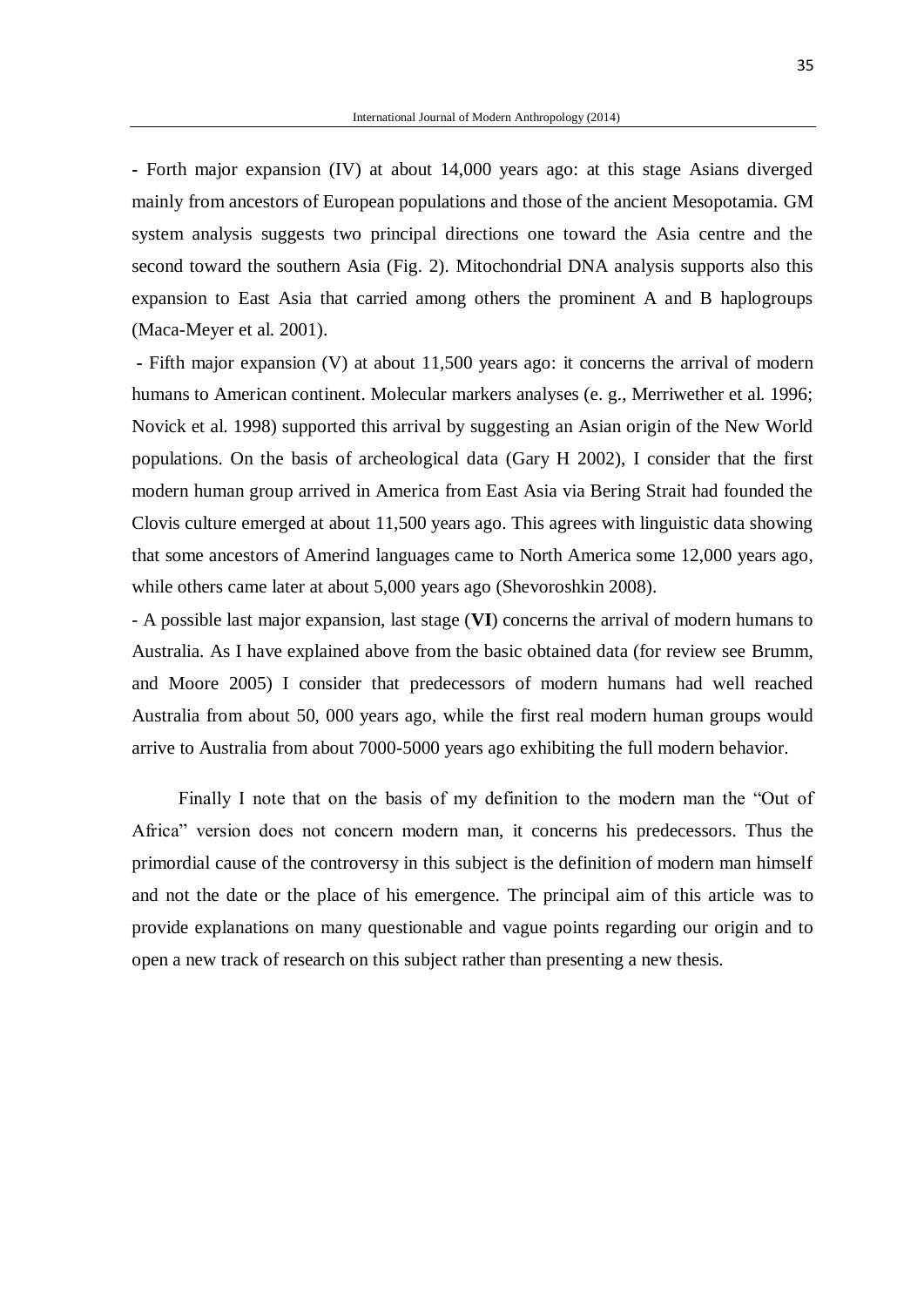



Fig. 5 Diagrammatic representation of the recent out of Yemen thesis within the real theory of unique and recent origin

**Figure 6.** Simplified scenario of the Recent out of Yemen thesis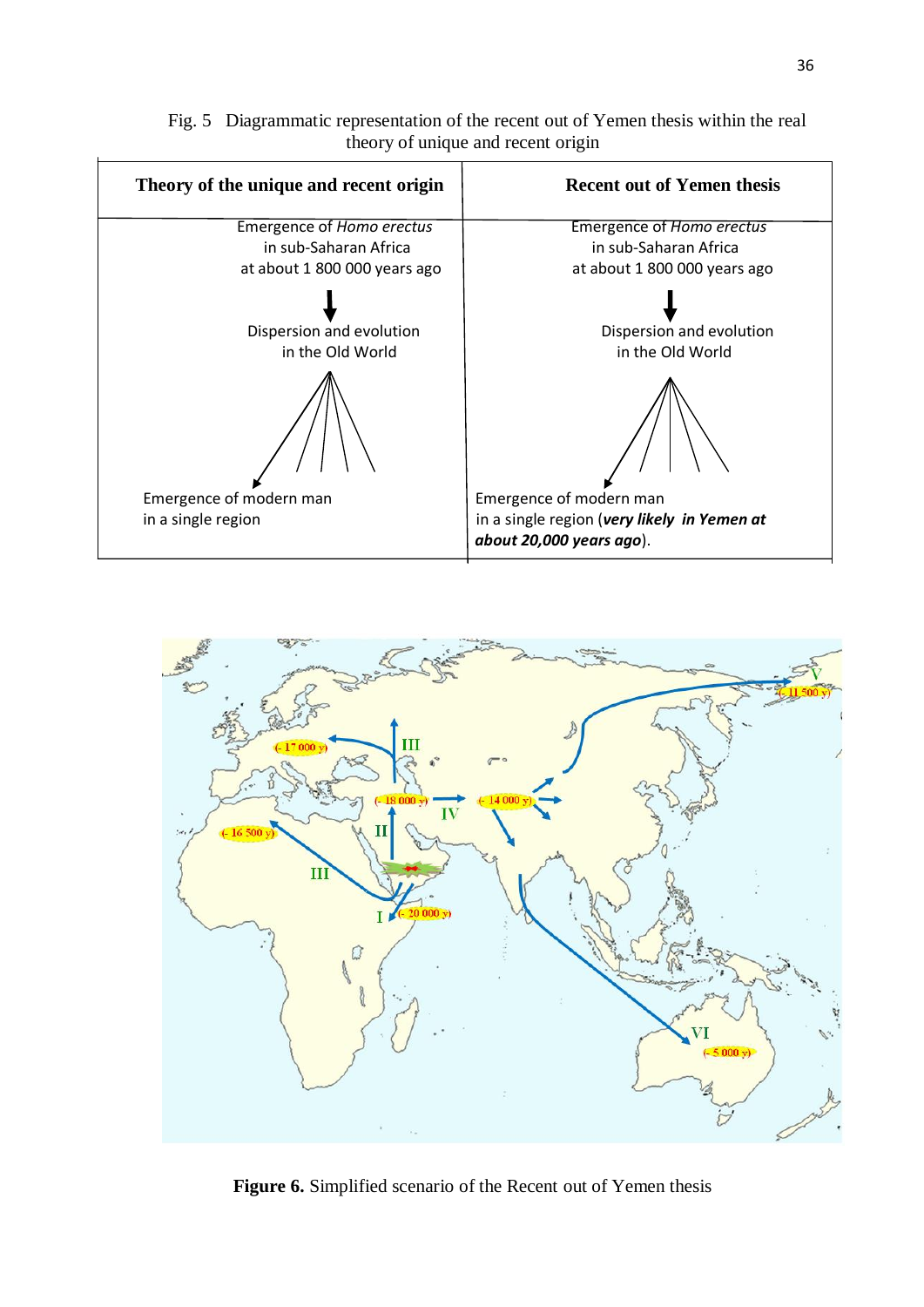# **References**

Adcock G. J., Dennis E.S., Fasteal S., Huttley G.A., Jerliin L., Peacock W.J., Thorne A., 2001: Mitochondrial DNA sequences in ancient Australians: Implications for modern human origins. *Proc Natl Acad Sci USA* 98: 537-542.

Allain J., 1984 : Avant-propos. *In* Etudes sur l'Abri Fritsch. Centre National de la Recherche Scientifique, ed. Pp 7-12. Paris.

Badro D.A., Douaihy B., Haber M., Youhanne S.C, Salloum A., Ghassibe-Sabbagh M., Johnsrud B., Khazen G., Matisso-Smith E., Soria-Hernanz D.F., Spencer Wella R., Tyler-Smith C., Platt D.E., Zallona P.A., 2013: Y-Chromosome and mtDNA Genetics Reveal Significant Contrasts in Affinities of Modern Middle Eastern Populations with European and African Populations. *PLoS ONE* 8(1): e54616.

Bamshad M., Wooding S.P., 2003: Signatures of natural selection in the human genome. *Nat Rev Genet* 4: 99 – 111.

Barbujani G., Magagni A., Minch E., Cavalli-Sforza L.L., 1997: An apportionment of human DNA diversity. *Proc Natl Acad Sci USA* 94(9): 4516–4519.

Bramble D.M., Lieberman D.E., 2004: Endurance running and evolution of *Homo. Nature*  432: 345-352.

Breuil H., 1937 : Les subdivisions du Paléolithique supérieur. Paper presented at the 'Congrés International d'Anthropologie et d'Archeologie Préhistoriques', 14ème sess, 2ème ed. Pp. 40.

Brown P., 1990: Osteological definitions of "anatomically modern" Homo sapiens: a test using modern and terminal Pleistocene Homo sapiens. In (L. Freedman, Ed.) Is Our Future Limited by Our Past? pp. 51–74. Proceedings of the Third Conference of the Australasian Society of Human Biology. Centre for Human Biology, University of Western Australia, Nedlands.

Brumm A., Moore M.W., 2005: Symbolic revolutions and the Australian archaeological record. *Cambridge Archaeological Journal* **15,** 157-175.

Cadenas A.M., Zhivotovsky L.A., Cavalli-Sforza L.L., Underhill P.A., Herrera R.J., 2008: Ychromosome diversity characterizes the Gulf of Oman. *Eur J Hum Genet* 16:374–386.

Cann R.L., Stoneking M., Wilson A.C., 1987: Mitochondrial DNA and human evolution. *Nature* 325: 31-36.

Caspari P., Wolpoff H., 2013: The process of modern human origins. *In* The origin of modern humans 'Biology reconsidered'. F.H. Smith and J.C.M. Ahern, eds. New Jersey: John Wiley and Sons.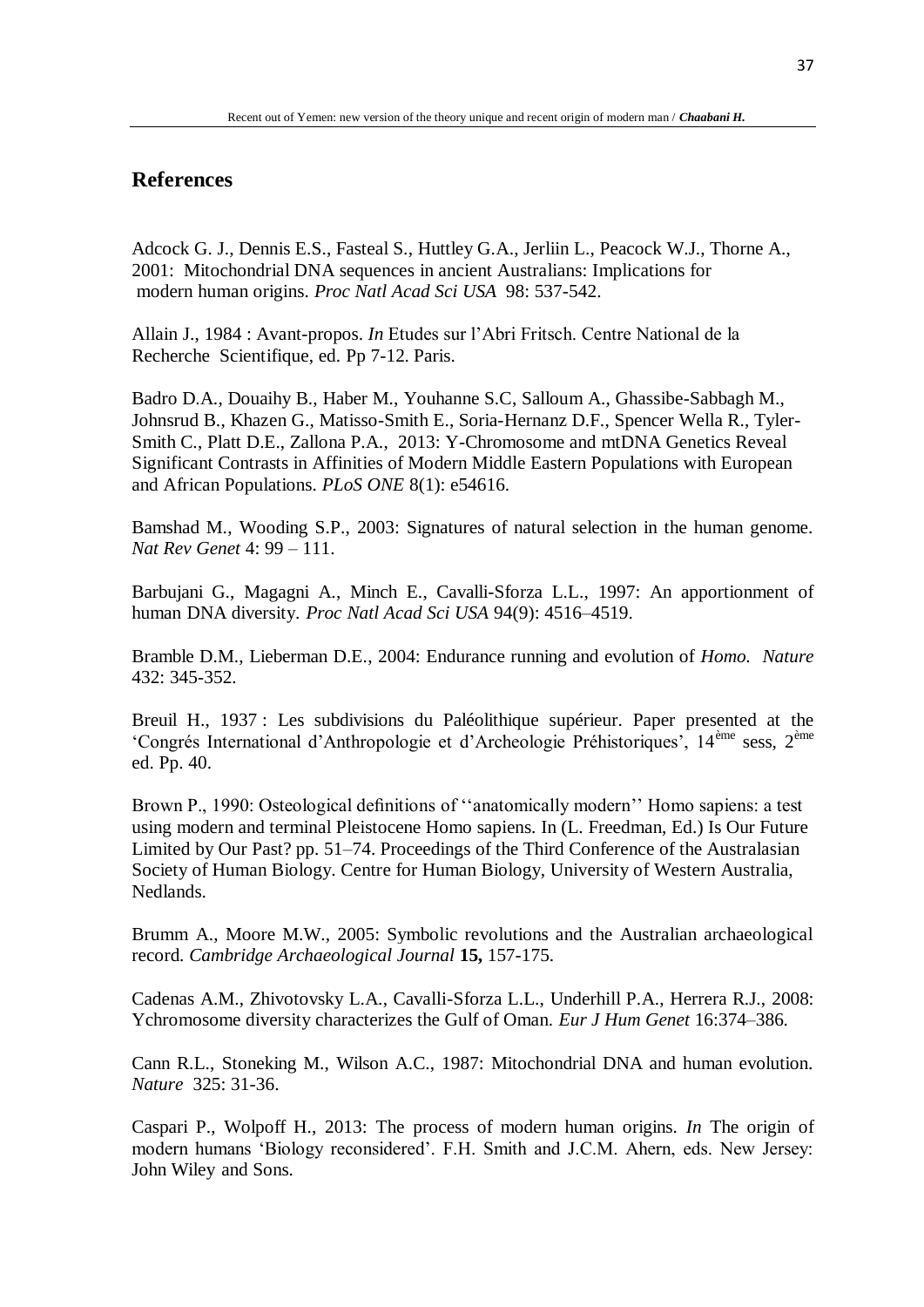Caramelli D., Lalueza-Fox C., Vernesi C., Lari M., Casoli A., Mallegni F., Chiarelli B., Dupanloup I., Bertranpetit J., Barbujani G., Bertorelle G., 2003: Evidence for a genetic discontinuity between Neandertals and 24,000-years-old anatomically modern Europeans*. Proc Natl Acad Sci USA* 100(11): 6593- 6597.

Carbonell E., Moequera M., Ollé A., Rodriguez X.P., Sala R., Vergès J.M., Arsuaga J.L., Bermudez de Castro J.M., 2003: Did the earliest mortuary practices take place more than 350 000 years ago at Atapuerca? *L'Anthropologie* 107(1): 1-14.

Chaabani H., Sanchez-Mazas A., Sallami S.F., 2000: Genetic differentiation of Yemeni people according to Rhessus and Gm polymorphisms. *Ann. Génét*. 43: 155-162

Chaabani H., 2002: GM polymorphism and the evolutionary history of modern humans. *Ann. Génét*. 45: 197-206

Chaabani H., 2008: The modern man: a revision of his definition and a new estimation of his emergence date. *Inter. J. Modern Anthropology* 1: 9-35

Cerny V., Mulligan C.J., Fernandes V., Silva N.M., Alshamali F., Non A., Harich N., Cherni L., El Gaaied A.B.A., Al-Meeri A., Pereira L., 2011: Internal diversification of mitochondrial haplogroup R0a reveals post-last glacial maximum demographic expansions in South Arabia. *Mol Biol Evol* 28(1): 71-78.

Cruciani F., Trombetta B., Massaia A., Destro-Bisol G., Sellitto D., Scozzari R., 2011: A Revised Root for the Human Y Chromosomal Phylogenetic Tree: The Origin of Patrilineal Diversity in Africa. *Am J Hum Genet* 88(6): 814-818.

Denaro M., Blanc H., Johnson M.J., Wilmsen C.H., Cavalli-Sforza L.L., Wallace D.C., 1981: Ethnic variation in Hpa I endonuclease cleavage patterns of human mitochondrial DNA. *Proc Natl Acad Sci USA* 78: 5768-5772.

D'Erricoa F., Backwell L., Villaa P., Deganog I., Lucejkog J.J., Bamford M.K., Higham T.F.G., Colombinig M.P., Beaumonti P.B., 2012: Early evidence of San material culture represented byorganic artifacts from Border Cave, South Africa. *Proc Natl Acad Sci USA*  109(33): 13214-13219.

Dolgopolskey A., 1988: The Indo-European Homeland and Lexical Contacts of Proto-Indo-European with other languages*. Mediterranean Review* 3: 7-31.

Ehret C., 1979: On the antiquity of agriculture in Ethiopia. *J Afr Hist* 20: 161-177.

El-Sibai M., Platt D.E., Haber M., Xue Y., Youhanna S.C., Wells R.S., Izaabel H., Sanyoura M.F., Harmanani H., Bonab M.A., Behbehani J., Hashwa F., Tyler-Smith C., Zalloua P.A., 2009: Geographical Structure of the Y-chromosomal Genetic Landscape of the Levant: A coastal-inland contrast. *Annals of Human Genetics* 73: 568-581.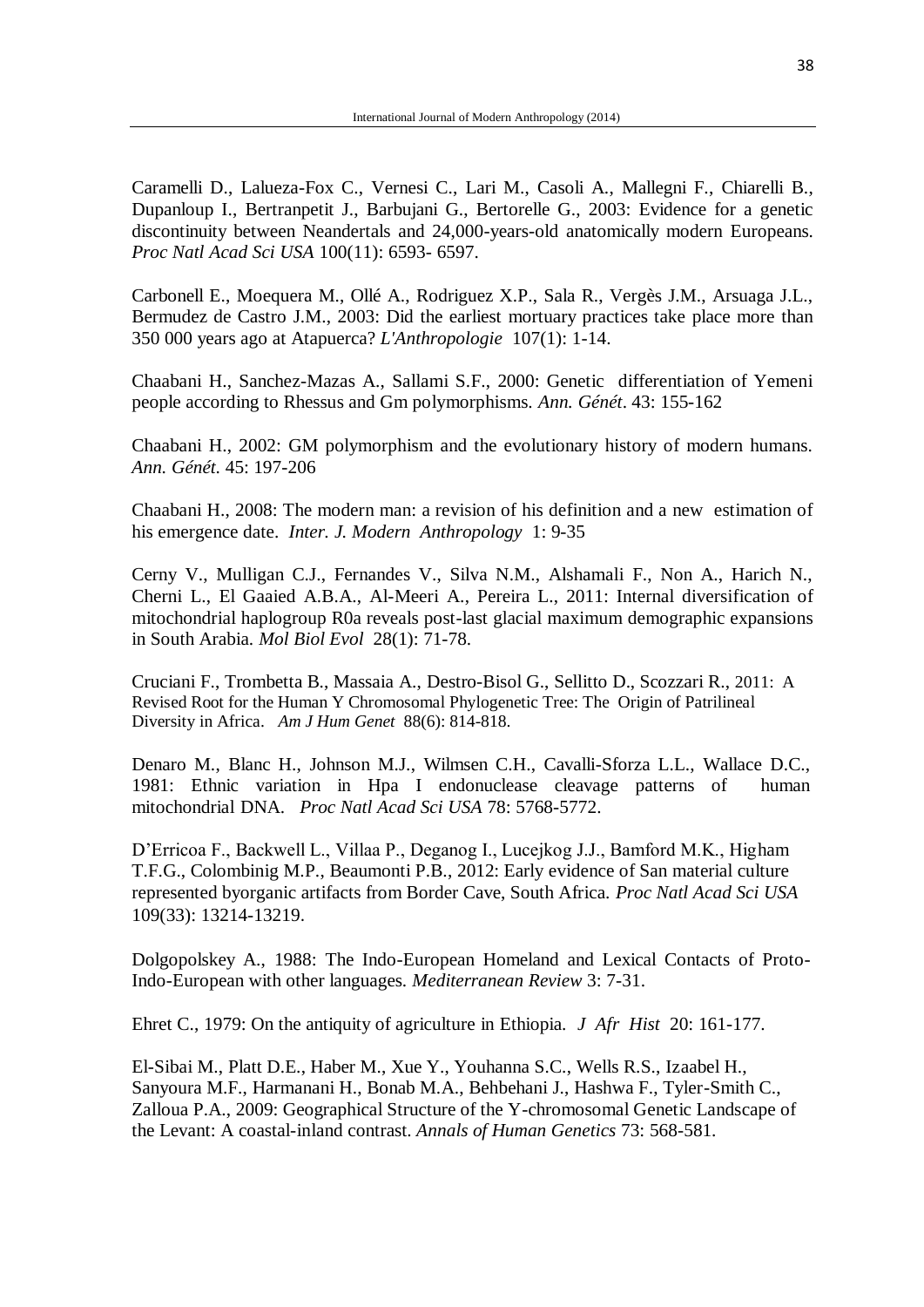Endicott P., Ho S.Y., Stringer C., 2010: Using genetic evidence to evaluate four palaeoanthro-pological hypotheses for the timing of Neanderthal and modern human origins. *Journal of Human Evolution* 59: 87-95.

Excoffier L., Langaney A., 1989: Origin and differentiation of human mitochondrial DNA. *Am J Hum Genet* 44: 73-85.

Fleming H.C., 1976: Sociology, ethnology and history in Ethiopia. *Int J Hist* 9: 248-278.

Fisher S.E., Marcus G.F., 2006: The eloquent ape: brains and evolution of language. *Nat Rev Genet* 7(1): 9-20

Flores C., Maca-Meyer N., Gonza´lez A.M., Oefner P.J., Shen P., Pe´rez J.A., Rojas A., Larruga J.M., Underhill P.A., 2004: Reduced genetic structure of the Iberian peninsula revealed by Y- chromosome analysis: implications for population demography. *European Journal of Human Genetics* 12: 855-863

Foley R., 1988: Hominids, humans and hunter-gatherers an evolutionary perspective. *In* Hunters and Gathers: History, Evolution and Social change. T. Ingold, T.D. Riches, and J. Woodburn, eds. Oxford: Oxford University Press.

Gary H., 2002: The Early Settlement of North America: The Clovis Era. New York: Cambridge University Press.

Gish D.T., 1995: Evolution: the fossils still say no! (an updated version of Gish 1985). El Cajon, CA: Institute for Creation Research.

Harpending H.C., Relthford J., Sherry S.T., 1996: Methods and Models for Understanding Human Diversity. *In* Molecular Biology and Human Diversity. Boyce, A., and N. Mascie-Taylor, eds*.* Pp. 283- 299. UK: Cambridge University Press.

Hawks J., Wang E. T., Cochran G.M., Harpending H.C., Moyzis R.K., 2007: Recent acceleration of human adaptive evolution. *Proc. Natl. Acad. Sci.USA* 104(52): 20753- 20758.

Illich-Svitych V.M., 1984: Opyt sravuenija nostraticheskix jazykov, 3 vols. Moscow.

Jobling M.A., Tyler-Smith C., 2003: The human Y-hromosome: An evolutionary marker comes of age. *Nature Reviews Genetics* 4, 598-612.

Jurmain R., Kilgore L., Trevathan W., 2011: The Essentials of Physical Anthropology, International Edition.Belmont:Wadsworth

Kidder J.H., Jantz, R.L., Smith F.H., 1992: Defining modern humans: a multivariate approach. In (G. Bräuer & F. H. Smith, Eds) Continuity or Replacement? Controversies in Homo sapiens Evolution, pp. 157–177. Rotterdam: Balkema.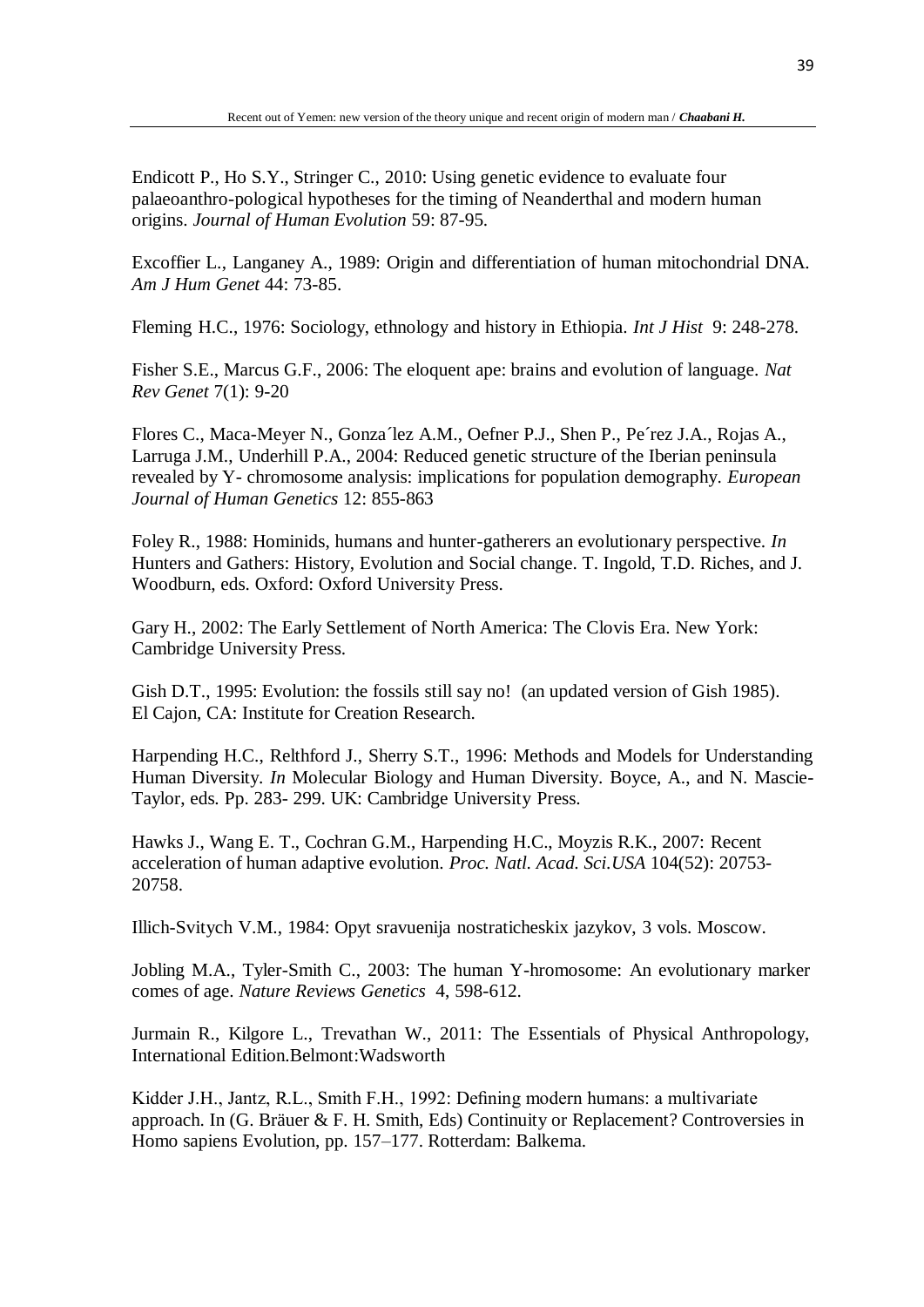Klyosov A.A., 2014: Reconsideration of the "Out of Africa" Concept as Not Having Enough Proof. *Advances in Anthropology* 4 (1): 18-37.

Klein R.G., 1992: The archaeology of modern humans*. Evolutionary Anthropology* 1: 5- 14.

Knight A., Batzer M.A., Stoneking M., Tiwari H.K., Sheer W.D., Herrera R.J., Deininger P.L. 1996: DNA sequences of *Alu* elements indicate a recent replacement of the human autosomal genetic complement. *Proc Natl Acad Sci USA*. 93: 4360-4364.

Kreitman M., 2000: Methods to detect selection in populations with applications to the human. *Annu Rev Genomics Hum Genet* 1: 539 – 559.

Lahr M.M., 1996: *The Evolution of Modern Human Cranial Diversity: A Study in Cranial Variation*. Cambridge, UK: Cambridge University Press.

Legg A.J., Rowley-Conwy P.A., 1987: Gazelle killing in Stone Age Syria. *Scientific American.*

Lewin R., 1993 Human Evolution. Boston: Blackwell Scientific Publications.

Li H., Durbin R., 2011: Inference of human population history from individual whole genome sequences. *Nature* 475: 493-496.

Lowell T.V., Heusser C. J., Andersen B.G., Moreno P.I., Hauser A., Heusser L.E., Schlüchter C., Marchant D.R., Denton G.H., G.H., 1995: Interhemispheric correlation of Late Pleistocene glacial events. *Science* 269(5230): 1541-1549.

Ovchinnikov I.V., Götherström A., Romanova G.P., Kharitonov V.M., Lidén K., Goodwin W., 2000: Molecular analysis of Neanderthal DNA from the northern Caucasus*. Nature* 404: 490-493.

Maca-Meyer N., González A.M., Larruga J.M., Flores C., Cabrera V.M., 2001: Major genomic mitochondrial lineages delineate early human expansions, *BMC Genetics* 2: 13– 21.

Maddison D.R., 1991: "African origin of human mitochondrial DNA reexamined" *Syst. Zool.* 40: 355-363.

Merriwether D.A., Hall W.W., Vahlne A., Ferrell R.E., 1996: MtDNA variation indicates Mongolia may have been the source for founding population for the New World. *Am. J. Genet.* 59: 204-212.

Nei M., Takezaki N., 1996: The root of the phylogenetic tree of human populations. *Mol Biol Evol* 13: 170–177.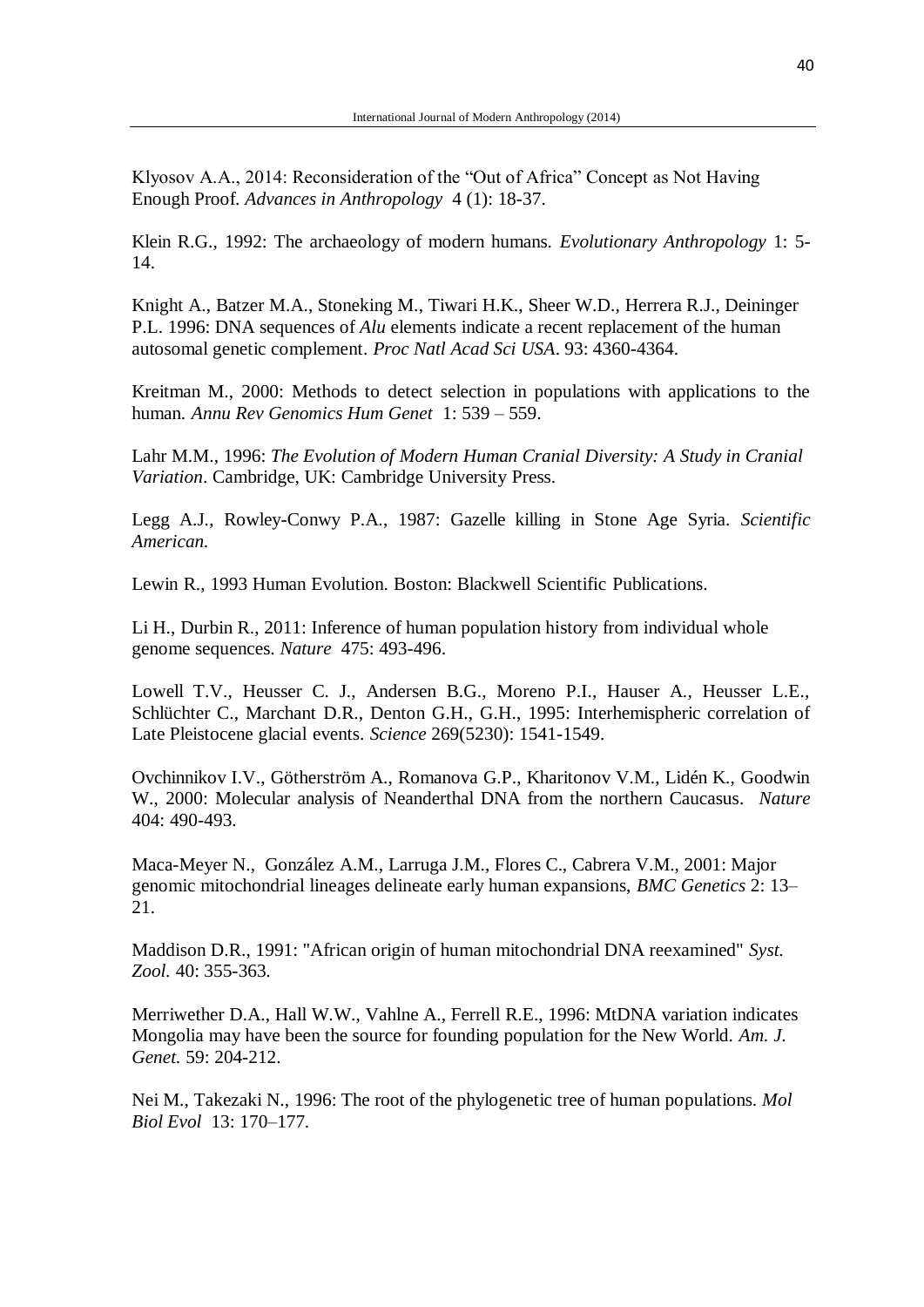Novick G.E., Novick C.C., Yunis J., Yunis E., Antunez d.M., Scheer W.D., Deininger P.L., Stoneking M., York D.S., Batzer M.A., Herrera R.J., 1998: Polymorphic Alu insertions and the Asian origin of Native American populations**.** *Hum Biol* 70(1): 23-39.

Pollard K.S., Salama S.R., Lambert N., Lambot M.A., Coppens S., Pedersen J.S., Katzman S., King B., Onodera C., Siepel A., Kern A.D., Dehay C., Igel H., Ares M.Jr,

Vanderhaeghen P., Haussler D., 2006: An RNA gene expressed during cortical development evolved rapidly in humans. *Nature* 443(7108): 167-172*.*

Pons A., de Beaulieu J.L., Guiot J., Reille M., 1991: Le pollen remonte le temps climatique*. La Recherche* 231: 518-520.

Prat SPe´an L., Cre´pin D.G., Drucker S.J., Puaud H., Valladas M., La´znicˇkova´- Galetova´ J., van der Plicht Ynevich A., 2011: The Oldest Anatomically Modern Humans from Far Southeast Europe: Direct Dating, Culture and Behavior. *PLoS ONE* 6 (6): e20834.

Relehford J.H., 2001: Ancient DNA and the origin of Modern humans. *Proc Natl Acad Sci USA* 98: 390- 391.

Robino C., Crobu F., Di Gaetano C., Bekada A., Benhamamouch S., Cerutti N., Piazza A., Inturri S., Torre C., 2008: Analysis of Y-chromosomal SNP haplogroups and STR haplotypes in an Algerian population sample. *Int J Legal Med* 122(3):251-255.

Semino O., Magri C., Benuzzi G.V., 2004: Origin, diffusion, and differentiation of Ychromosome haplogroups E and J: inferences on the neolithization of Europe and later migratory events in the Mediterranean area. *Am J Hum Genet* 74:1023–1034.

Shevoshkin V., 1989 Reconstructing Languages and Cultures. V. Shevoshkin, ed. Bochum: Brockmeyer.

Shevoshkin V., 2008 On the origin of Salish, Wakashnan, and North Caucasian languages*. International Journal of Modern Anthropology* 1(1): 58-90.

Solecki R.S., 1957 Shanidar Cave. *Scientific American* 5: 60-63.

Starostin S., 1989: Nostratic and Sino-Caucasian. *In* Reconstructing Languages and Cultures. V. Shevoshkin, ed. Bochum: Brockmeyer.

Stoneking M., Fontius J.J., Clifford S.L., Soodyall H., Arcot S.S., Saha N., Jenkins T., Tahir M.A., Deininger P.L., Batzer M.A., 1997: *Alu* Insertion Polymorphisms and Human Evolution: Evidence for a Larger Population Size in Africa. *Genome Research* 7(11): 1061-1071.

Tattersall I., 1992: Species concepts and species recognition in human evolution. *J Hum Evol* 22: 341-349.